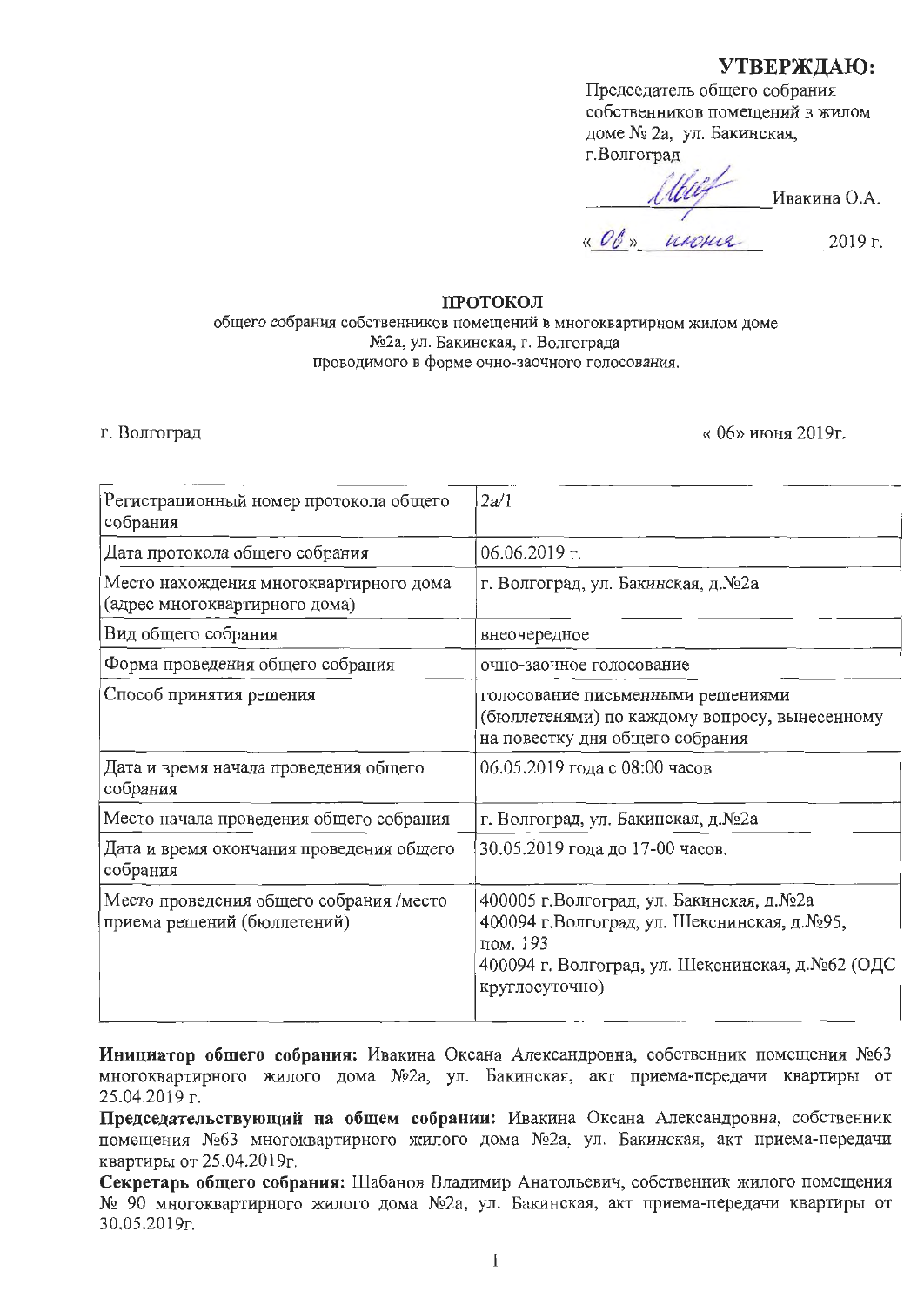#### Лица, производившие подсчет голосов:

Ивакина Оксана Александровна, собственник помещения №63 многоквартирного жилого дома №2а, ул. Бакинская, акт приема-передачи квартиры от 25.04.2019 г.

Шабанов Владимир Анатольевич, собственник жилого помещения № 90 многоквартирного жилого дома №2а, ул. Бакинская, акт приема-передачи квартиры от 30.05.2019г.

#### Очная часть:

Дата и время начала проведения очной части собрания - 06.05.2019 г. в 15 часов 00 минут.

Место начала проведения очной части собрания - перед домом № 2а, ул. Бакинская.

Дата и время окончания проведения очной части собрания - 06.05.2019 г. в 16 часов 30 минут.

Сведения о лицах, принявших участие в очной части собрания: количество собственников, принявших участие в голосовании по вопросам повестки дня общего собрания - 13 собственников Список прилагается. (Приложение Nell к настоящему протоколу).

Сведения об общем количестве голосов собственников помещений в многоквартирном доме: общее количество голосов собственников помещений в многоквартирном доме - 13120 голосов. Один голос равен 1 кв.м. общей площади.

Сведения об общем количестве голосов собственников помещений в многоквартирном доме, принявших участие в очной части голосования на собрании: в очной части голосования на собрании приняло участие 13 собственников помещений в многоквартирном доме, количество голосов которых составляет 613,15 (4,6 %).

Сведения об общей площади жилых и нежилых помещений в многоквартирном доме: на момент составления настоящего протокола общая площадь жилых и нежилых помещений в многоквартирном доме составила 13120 квадратных метров.

Сведения о наличии или отсутствии кворума общего собрания: кворум не имеется. Собрание не правомочно для принятия всех решений, по которым требуется простое большинство - более 50 % голосов собственников помещений в многоквартирном доме.

## Сведения о повестке дня общего собрания собственников:

#### Повестка лня:

- 1. Выбрать председателем общего собрания собственников помещений многоквартирного жилого дома, собственника жилого помещения № 63 Ивакину О.А. Наделить председателя собрания полномочиями по подсчету голосов собственников и подписанию протокола общего собрания собственников.
- 2. Выбрать секретарем общего собрания собственников помещений многоквартирного жилого дома, собственника жилого помещения № 90 Шабанова В.А. Наделить секретаря собрания полномочиями по подсчету голосов собственников и подписанию протокола общего собрания собственников.
- 3. Выбрать в качестве способа управления многоквартирным жильм домом управление управляющей организацией.
- 4. Выбрать ООО «Управляющая компания «7 Ветров», далее ООО «УК «7 Ветров» (ИНН 3443063559) в качестве управляющей организации дома № 2а по ул. Бакинской, г. Волгограда.
- 5. Утвердить Договор управления с приложениями (с учетом ч. 5 ст. 162 ЖК РФ). (Приложение №1).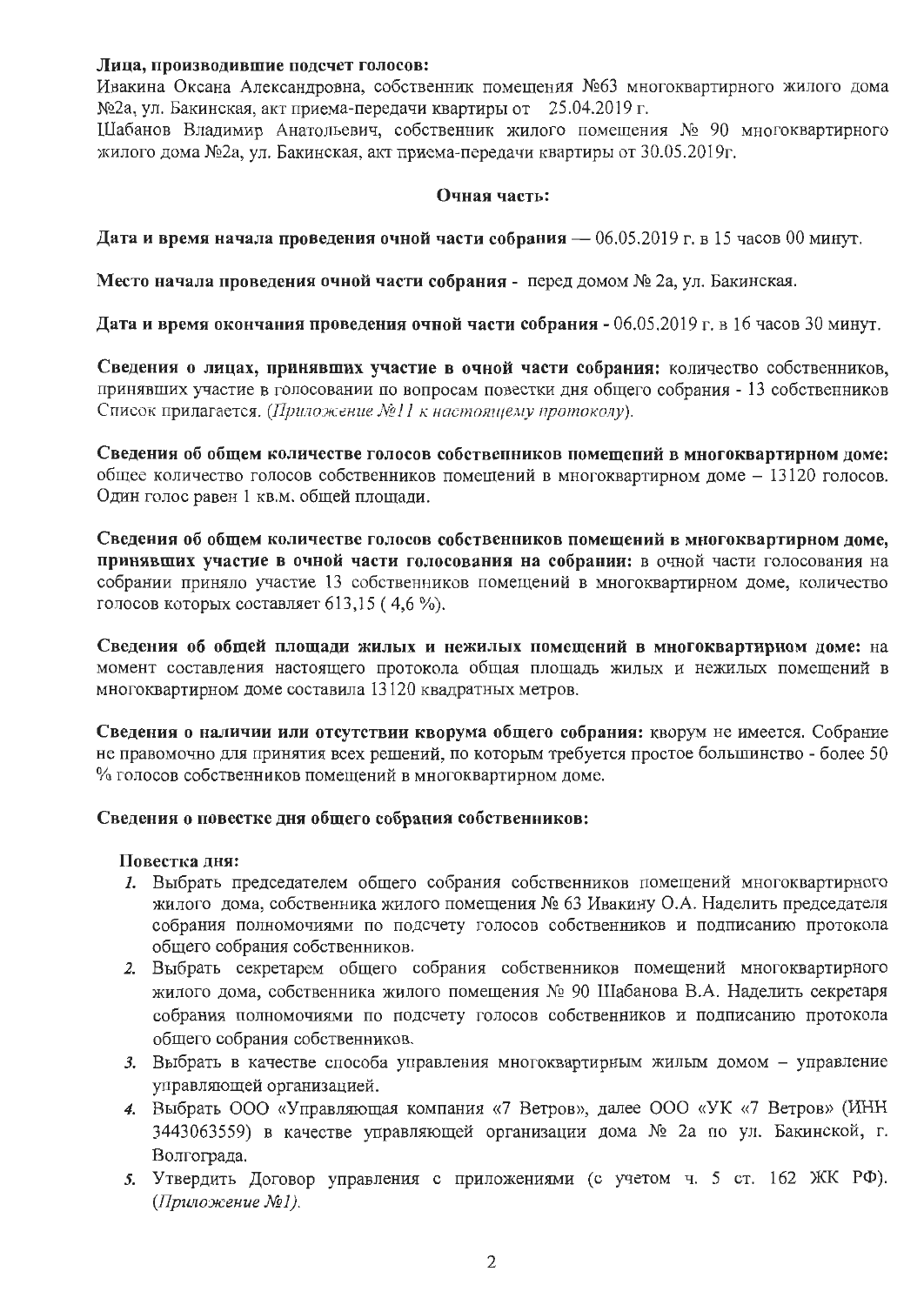- 6. Утвердить ежемесячный размер платы за содержание и ремонт общего имущества многоквартирного жилого дома №2а, ул. Бакинская г. Волгоград, для жилых и нежилых помещений в размере 29,55 руб./м2, за услуги и работы определенные Постановлением Правительства РФ от 3 апреля 2013 г. N 290 "О минимальном перечне услуг и работ, необходимых для обеспечения надлежащего содержания общего имущества в многоквартирном доме, и порядке их оказания и выполнения" (Приложение №2).
- 7. Определить перечень и стоимость дополнительных услуг по предложению ООО «УК 7 Ветров»:

7.1 Организация опреативно-диспетчерской службы. Утвердить положение о работе круглосуточной оперативно-диспетчерской службы (ОДС) с функциями видеонаблюдения, контроля доступа посторонних на территорию, связи с аварийными службами и вневедомственной охраной МВД по г. Волгограду (Приложение № 3). Утвердить размер ежемесячной платы на содержание ОДС в размере: выбрать один из двух вариантов:

1) - 11,85 руб. с кв.м. жилого (нежилого) помещения (с учетом наличия 55 камер видеонаблюдения) (Приложение № 4);

2) - 12,77 руб. с кв.м. жилого (нежилого) помещения (с учетом наличия 70 камер видеонаблюдения) (Приложение № 4а).

Наделить полномочиями заключения соответствующих договоров и сбора платы ООО «УК «7 Ветров», путем включения указанной суммы в извещение на оплату жилищнокоммунальных услуг.

7.2 Организация проведения двух праздников на территории ЖК «Арбат» (Новый год, день ЖК «Арбат»). Утвердить размер ежемесячной платы за проведение праздников на территории ЖК «Арбат» в размере 0,53 руб. кв.м. с жилого (нежилого) помещения (Приложение № 5). Наделить полномочиями заключения соответствующих договоров и сбора платы ООО «УК «7 Ветров», путем включения указанной суммы в извещение на оплату жилищно-коммунальных услуг.

- 8. Определить ООО «УК «7 Ветров» организацией, ответственной за эксплуатацию лифтового хозяйства, котельной, ИТП, наружных сетей водо-, электроснабжения и водоотведения, относящихся к общему имуществу собственников жилого дома и выполнение требований действующего законодательства РФ в области промышленной безопасности. Наделить управляющую компанию полномочиями от своего имени вносить данные о лифтовом, тепловом и газовом хозяйстве, инженерных сетях в реестр опасных производственных объектов; заключать договоры на техническое обслуживание, освидетельствование, ремонт, диагностику; представлять интересы собственников в органах государственной власти, контролирующих органах; совершать другие действия, необходимые для обеспечения безопасной эксплуатации лифтов, котельной, ИТП, наружных сетей водо-, электроснабжения и водоотведения.
- 9. Заключить между собственниками помещений в многоквартирном доме, действующих от своего имени и ресурсоснабжающими организациями прямых договоров содержащих положения о поставке:

- холодного водоснабжения и водоотведения, холодного водоснабжения в целях приготовления горячей воды;

- электроснабжения;

- тепловой энергии в целях оказании услуги горячего водоснабжения и отопления;

а так же с региональным оператором по обращению с твердыми коммунальными отходами договора на оказание услуг по обращению с твердыми коммунальными отходами согласно п. 4.4, ч. 2, ст. 44 ЖК РФ. Определить, что договора считается заключенными со всеми собственниками помещений в многоквартирном доме одновременно с "01" июня 2019 г.

10. Распределять объем коммунального ресурса, потребляемый при содержании общего водоснабжение, (горячее холодное имущества многоквартирном ломе  $\overline{\mathbf{M}}$  $\, {\bf B}$ электроснабжение и водоотведение), рассчитанный исходя из фактически потребленного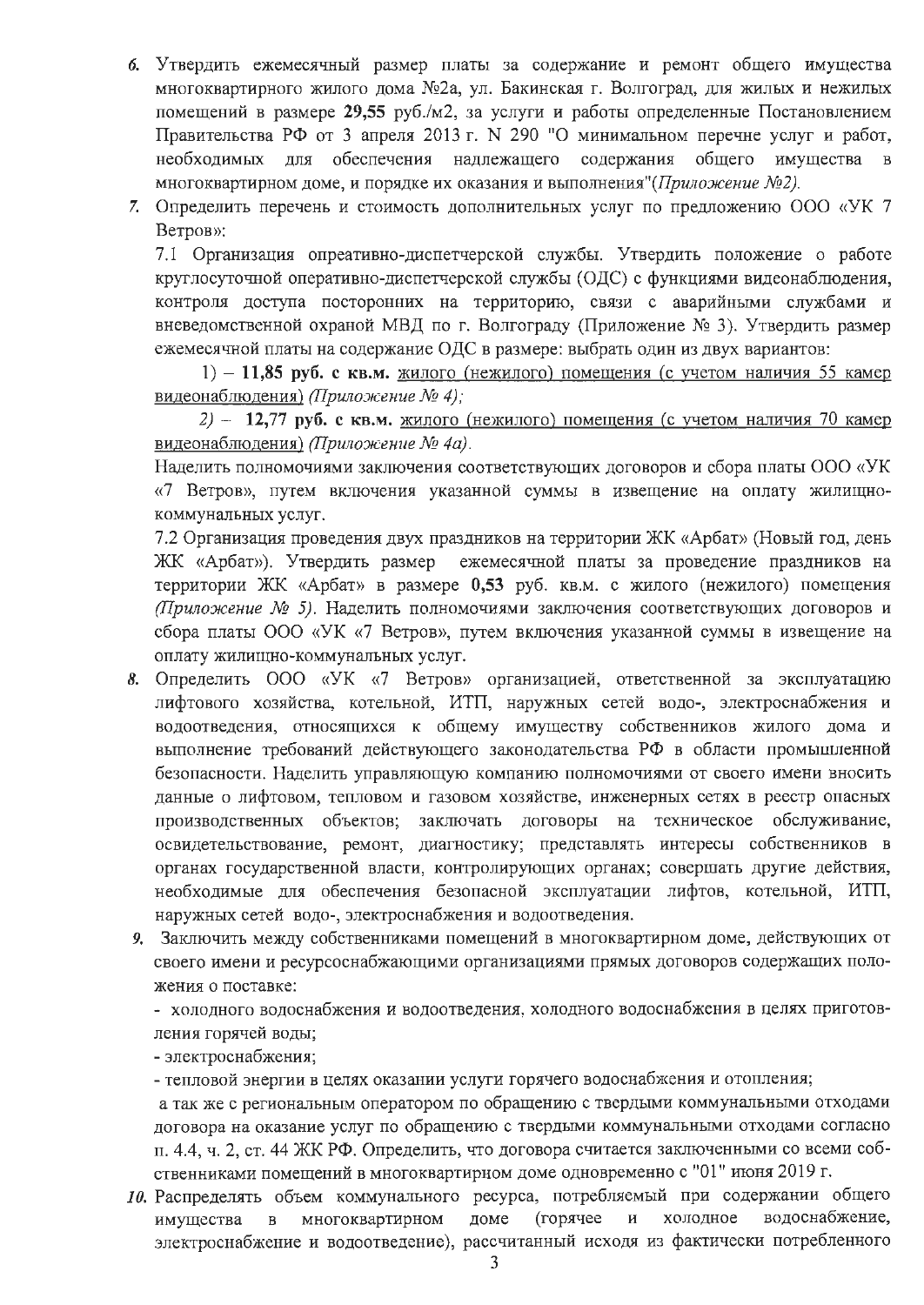объёма при содержании общего имущества, исходя из показаний коллективных приборов учёта, за вычетом показаний индивидуальных приборов учета собственников. При отсутствии показаний индивидуальных приборов учета. согласно Правилам предоставления коммунальных услуг собственникам и пользователям помещений в многоквартирных домах и жилых домов (Постановление Правительства РФ от 06.05.2011 N 354), между всеми жилыми и нежилыми помещениями пропорционально размеру общей площади каждого помещения.

- 11. Установить и внести в состав общего имущества жилого дома общедомовой счетчик учета холодного водоснабжения, предназначенного для полива придомовой территории.
- 12. Распределять объем коммунального ресурса, потребленного на полив зеленых насаждений придомовой территории, исходя из показаний прибора учета на полив, установленного на жилом доме между всеми жилыми и нежилыми помещениями, пропорционально размеру общей площади каждого помещения.
- 13. Предоставить право управляющей организации в интересах собственников помещений многоквартирного жилого дома принимать решения по вопросам использования общего имущества, в т.ч. путем заключения договоров аренды общего имущества, договоров на размещение (установку и эксплуатацию) рекламных конструкций в виде наружной рекламы на частях общего имущества, систем телефонизации, телевидения и прочих инженерных систем. Направлять вырученные денежные средства на благоустройство территории, возмещение убытков по актам вандализма.
- 14. Определить порядок вывоза строительного мусора. В связи с проведением собственниками помещений ремонтных работ в многоквартирном жилом доме и необходимостью вывоза строительного мусора, производить начисление в течении периода с 01.06.2019 г. по 01.06.2020 г., исходя из фактических затрат на аренду бункера, вывоз и утилизацию строительных отходов, понесенных управляющей организацией в расчетном месяце. Распределять объем между всеми собственниками, согласно площади жилых и нежилых помещений многоквартирного дома.

Справочно: плата за вывоз строительного мусора не входит в размер платы за обращение с твердыми коммунальными отходами, следовательно, будет выставляться отдельной строкой.

- 15. Определить, что акт приема работ по оказанию услуг уполномочен подписывать любой собственник 1 раз в квартал.
- 16. Принять решение об открытии лицевых накопительных счетов по капитальному ремонту на жилой дом, после его включения в Региональную программу капитального ремонта, путём формировании фонда на счете регионального оператора капитального ремонта.
- 17. Принять решение о запрете курения в местах общего пользования на территории жилого комплекса.
- 18. Утвердить схему движения по территории ЖК «Арбат» (Приложение № 6).
- 19. В случае повреждения имущества холлов, лестничных маршей и лифтов собственниками жилых (нежилых) помещений, либо третьими лицами, привлеченными указанными собственниками, производить восстановительные работы за счет средств виновных лиц, допустивших порчу этого имущества.
- 20. Определить способ уведомления о проведении общих собраний собственников и о принятых собранием решениях: размещение указанной информации на подъездном информационном стенде дома; размещение указанной информации на официальном сайте ООО «УК «7 Ветров»; размещение в государственной информационной системе жилищнокоммунального хозяйства.
- 21. Определить местом хранения копий протоколов общих собраний собственников помещений в многоквартирном жилом доме и решений собственников по вопросам, поставленным на голосовании с приложениями - помещение управляющей организации.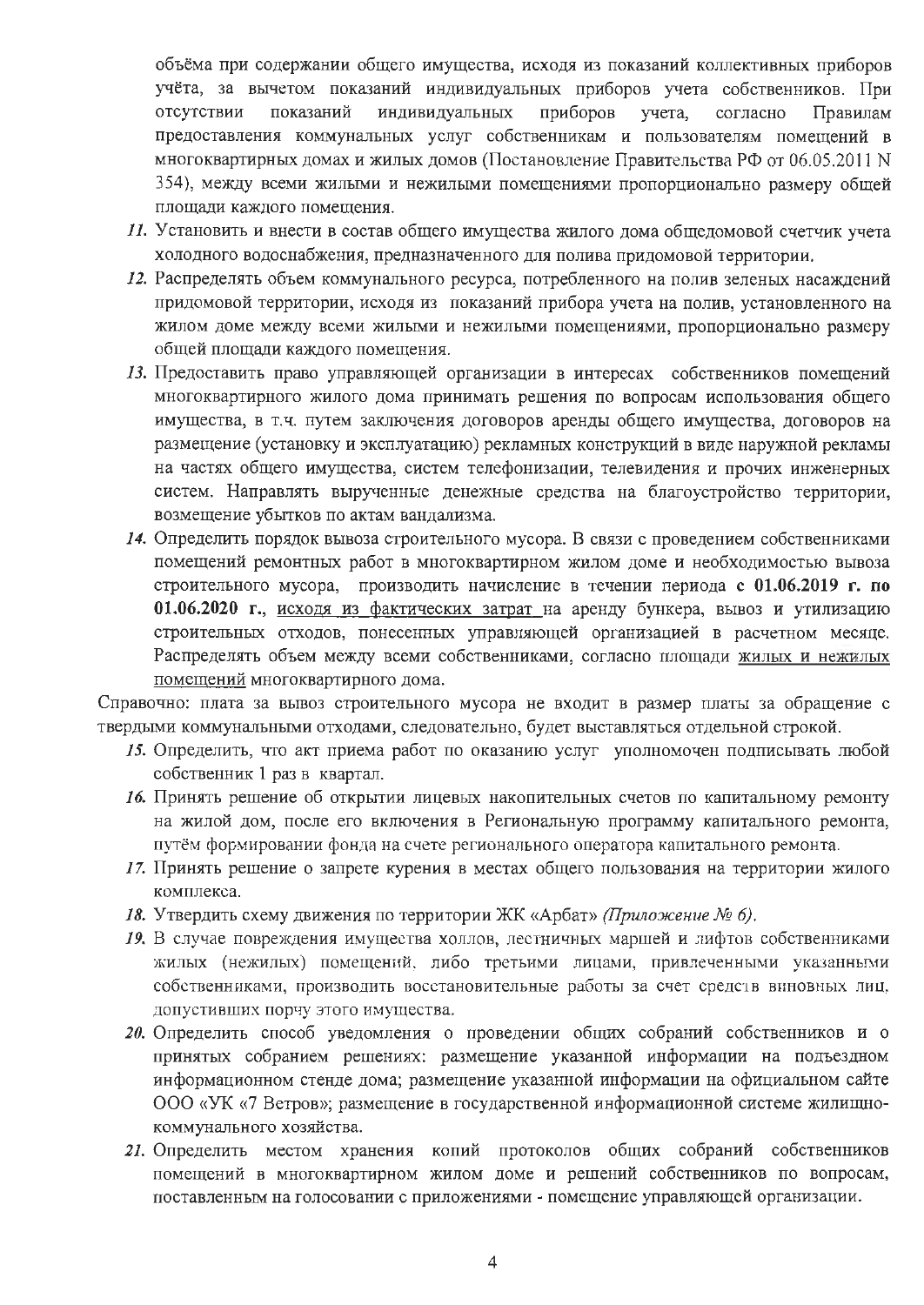#### Заочная часть:

Дата начала голосования - 06.05.2019г.

Дата окончания нриема решений собственников помещений - 17 часов 00 минут 30.05.2019 г. Место (адрес) передачи решений собственников помещений - ул. Бакинская, д.№2а; ул. Шекснинская, д. №95, пом. 193, ул. Шекснинская, д. №62 (ОДС круглосуточно).

Сведения о лицах, принявших участие в заочной форме собрания: количество собственников, принявших участие в голосовании по вопросам повестки дня общего собрания - 183 собственника. Список прилагается. (Приложение №12 к настоящему протоколу). Сведения о лицах, приглашенных для участия в общем собрании: нет.

Сведения об общем количестве голосов собственников помещений в многоквартирном доме: общее количество голосов собственников помещений в многоквартирном доме - 13120 голосов. Один голос равен 1 кв.м. общей площади.

Сведения об общем количестве голосов собственников номещений в многоквартирном доме, принявших участие в голосовании на общем собрании: в голосовании на общем собрании приняли участие 183 собственника помещений в многоквартирном доме, количество голосов которых составляет 10485 голоса (79,9 %).

Сведения об общей площади жилых и нежилых помещений в многоквартирном доме: на момент составления настоящего протокола общая площадь жилых и нежилых помещений в многоквартирном доме составила 13120 квадратных метров.

Сведения о наличии или отсутствия кворума общего собрания: кворум имеется. Собрание правомочно для принятия всех решений, по которым требуется простое большинство - более 50% голосов собственников помещений в многоквартирном доме.

## Сведения о повестке дня общего собрания собственников:

# Повестка дня:

1. Выбрать председателем общего собрания собственников помещений многоквартирного жилого дома, собственника жилого помещения № 63 Ивакину О.А. Наделить председателя собрания полномочиями по подсчету голосов собственников и подписанию протокола общего собрания собственников.

2. Выбрать секретарем общего собрания собственников помещений многоквартирного жилого дома, собственника жилого помещения № 90 Шабанова В.А. Наделить секретаря собрания полномочиями по подсчету голосов собственников и подписанию протокола общего собрания собственников.

3. Выбрать в качестве способа управления многоквартирным жилым домом - управление управляющей организацией.

4. Выбрать ООО «Управляющая компания «7 Ветров», далее ООО «УК «7 Ветров» (ИНН 3443063559) в качестве управляющей организации дома № 2а по ул. Бакинской, г. Волгограда.

5. Утвердить Договор управления с приложениями (с учетом ч. 5 ст. 162 ЖК РФ). (Приложение №1).

6. Утвердить ежемесячный размер платы за содержание и ремонт общего имущества многоквартирного жилого дома №2а, ул. Бакинская г. Волгоград, для жилых и нежилых помещений в размере 29,55 руб./м2, за услуги и работы определенные Постановлением Правительства РФ от 3 апреля 2013 г. № 290 "О минимальном перечне услуг и работ, необходимых для обеспечения надлежащего содержания общего имущества в многоквартирном доме, и порядке их оказания и выполнения"(Приложение №2).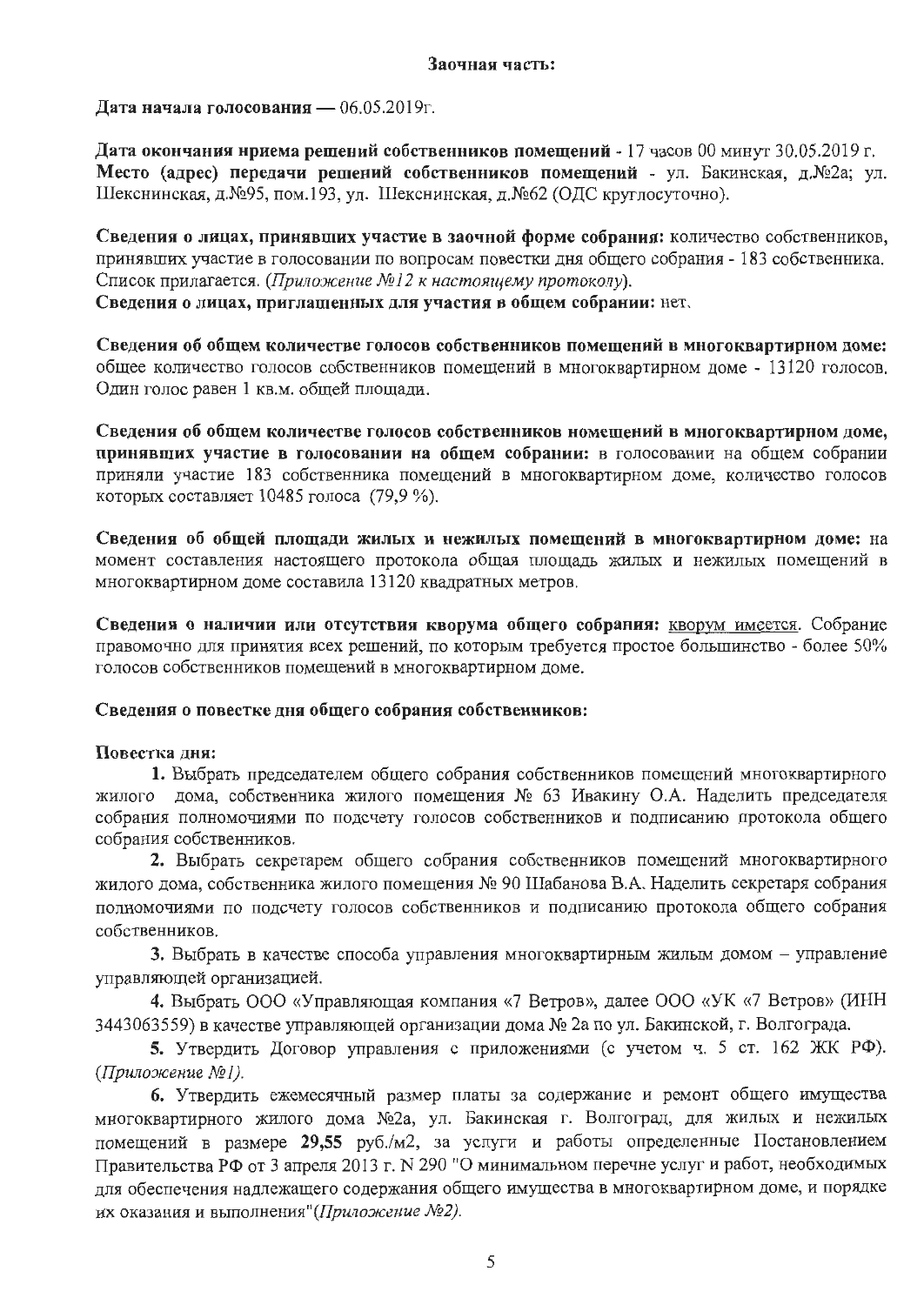7. Определить перечень и стоимость дополнительных услуг по предложению ООО «УК 7 Ветров»:

 $7.1$ Организация опреативно-диспетчерской службы. Утвердить положение о работе круглосуточной оперативно-диспетчерской службы (ОДС) с функциями видеонаблюдения, контроля доступа посторонних на территорию, связи с аварийными службами и вневедомственной охраной МВД по г. Волгограду (Приложение № 3). Утвердить размер ежемесячной платы на содержание ОДС в размере: выбрать один из двух вариантов:

1) 11,85 руб. с кв.м. жилого (нежилого) помещения (с учетом наличия 55 камер видеонаблюдения) (Приложение № 4);

2) 12,77 руб. с кв.м. жилого (нежилого) помещения (с учетом наличия 70 камер видеонаблюдения) (Приложение № 4а).

Наделить полномочиями заключения соответствующих договоров и сбора платы ООО «УК «7 Ветров», путем включения указанной суммы в извещение на оплату жилищно-коммунальных услуг.

7.2 Организация проведения двух праздников на территории ЖК «Арбат» (Новый год, день ЖК «Арбат»). Утвердить размер ежемесячной платы за проведение праздников на территории ЖК «Арбат» в размере 0,53 руб. кв.м. с жилого (нежилого) помещения (Приложение № 5). Наделить полномочиями заключения соответствующих договоров и сбора платы ООО «УК «7 Ветров», путем включения указанной суммы в извещение на оплату жилищно-коммунальных услуг.

8. Определить ООО «УК «7 Ветров» организацией, ответственной за эксплуатацию лифтового хозяйства, котельной, ИТП, наружных сетей водо-, электроснабжения и водоотведения, относящихся к общему имуществу собственников жилого дома и выполнение требований действующего законодательства РФ в области промышленной безопасности. Наделить управляющую компанию полномочиями от своего имени вносить данные о лифтовом, тепловом и газовом хозяйстве, инженерных сетях в реестр опасных производственных объектов; заключать договоры на техническое обслуживание, освидетельствование, ремонт, диагностику; представлять интересы собственников в органах государственной власти, контролирующих органах; совершать другие действия, необходимые для обеспечения безопасной эксплуатации лифтов, котельной, ИТП, наружных сетей водо-, электроснабжения и водоотведения.

9. Заключить между собственниками помещений в многоквартирном доме, действующих от своего имени и ресурсоснабжающими организациями прямых договоров содержащих положения о поставке:

- холодного водоснабжения и водоотведения. холодного водоснабжения в целях приготовления горячей воды;

- электроснабжения;

- тепловой энергии в целях оказании услуги горячего водоснабжения и отопления;

а так же с региональным оператором по обращению с твердыми коммунальными отходами договора на оказание услуг по обращению с твердыми коммунальными отходами согласно п. 4.4, ч. 2, ст. 44 ЖК РФ. Определить, что договора считается заключенными со всеми собственниками помещений в многоквартирном доме одновременно с "01" июня 2019 г.

10. Распределять объем коммунального ресурса, потребляемый при содержании общего имущества в многоквартирном доме (горячее и холодное водоснабжение, электроснабжение и водоотведение), рассчитанный исходя из фактически потребленного объёма при содержании общего имущества, исходя из показаний коллективных приборов учёта, за вычетом показаний индивидуальных приборов учета собственников. При отсутствии показаний индивидуальных приборов учета, согласно Правилам предоставления коммунальных услуг собственникам и пользователям помещений в многоквартирных домах и жилых домов (Постановление Правительства РФ от 06.05.2011 N 354), между всеми жилыми и нежильми помещениями пропорционально размеру общей площади каждого помещения.

11. Установить и внести в состав общего имущества жилого дома общедомовой счетчик учета холодного водоснабжения, предназначенного для полива придомовой территории.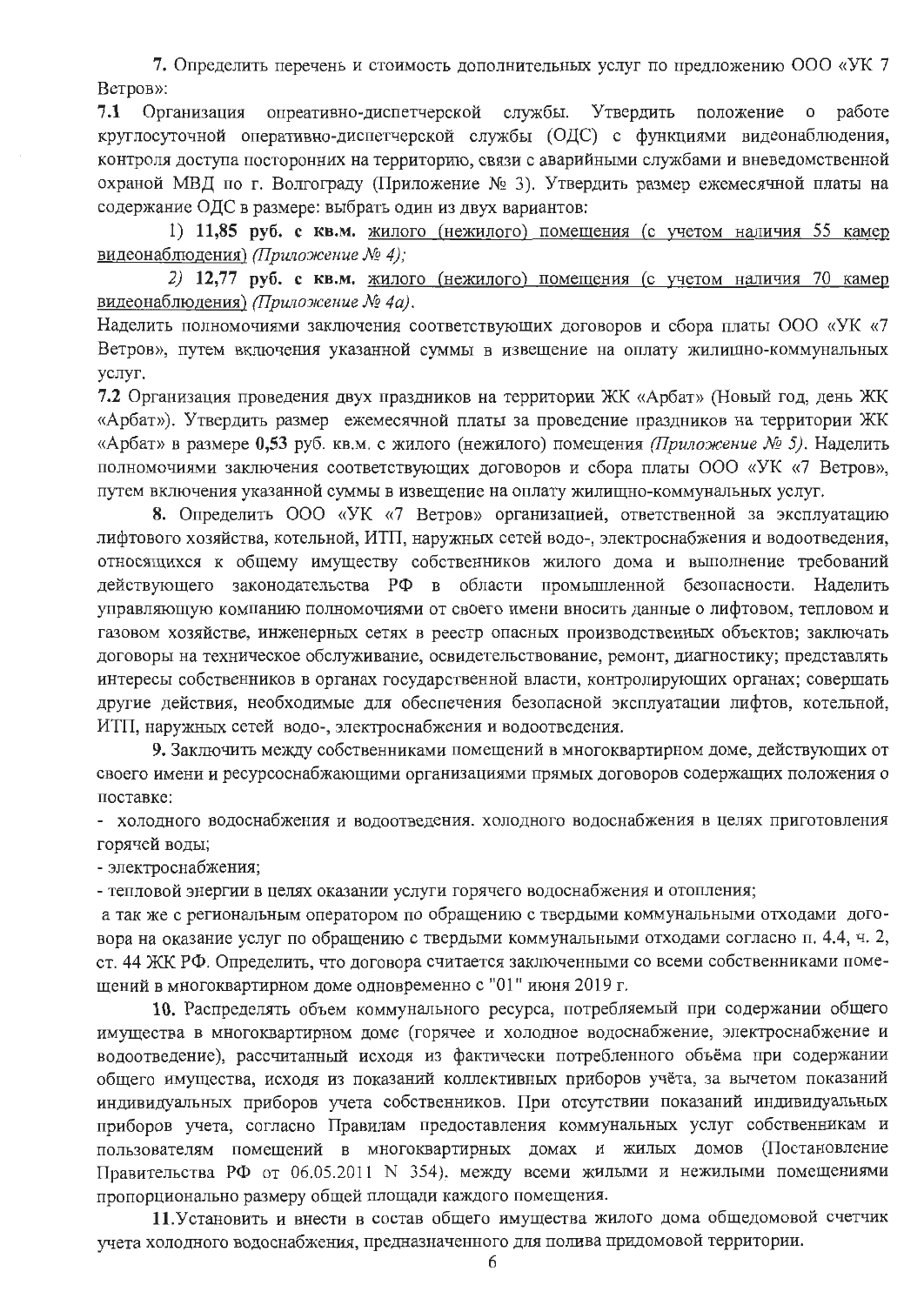12. Распределять объем коммунального ресурса, потребленного на полив зеленых насаждений придомовой территории, исходя из показаний прибора учета на полив, установленного на жилом доме между всеми жилыми и нежилыми помешениями. пропорционально размеру общей площади каждого помещения.

13. Предоставить право управляющей организации в интересах собственников помещений многоквартирного жилого дома принимать решения по вопросам использования общего имущества, в т.ч. путем заключения договоров аренды общего имущества, договоров на размещение (установку и эксплуатацию) рекламных конструкций в виде наружной рекламы на частях общего имущества, систем телефонизации, телевидения и прочих инженерных систем. Направлять вырученные денежные средства на благоустройство территории, возмешение убытков по актам вандализма.

14. Определить порядок вывоза строительного мусора. В связи с проведением собственниками помещений ремонтных работ в многоквартирном жилом доме и необходимостью вывоза строительного мусора, производить начисление в течении периода с 01.06.2019 г. по 01.06.2020 г., исходя из фактических затрат на аренду бункера, вывоз и утилизацию строительных отходов, понесенных управляющей организацией в расчетном месяце. Распределять объем между всеми собственниками, согласно площади жилых и нежилых помещений многоквартирного дома. Справочно: плата за вывоз строительного мусора не входит в размер платы за обращение с твердыми коммунальными отходами, следовательно, будет выставляться отдельной строкой.

15. Определить, что акт приема работ по оказанию услуг уполномочен подписывать любой собственник 1 раз в квартал.

16. Принять решение об открытии лицевых накопительных счетов по капитальному ремонту на жилой дом, после его включения в Региональную программу капитального ремонта, путём формировании фонда на счете регионального оператора капитального ремонта.

17. Принять решение о запрете курения в местах общего пользования на территории жилого комплекса.

18. Утвердить схему движения по территории ЖК «Арбат» (Приложение № 6).

19. В случае повреждения имущества холлов, лестничных маршей и лифтов собственниками жилых (нежилых) помещений, либо третьими лицами, привлеченными указанными собственниками, производить восстановительные работы за счет средств виновных лиц. допустивших порчу этого имущества.

20. Определить способ уведомления о проведении общих собраний собственников и о принятых собранием решениях: размещение указанной информации на подъездном информационном стенде дома; размещение указанной информации на официальном сайте ООО «УК «7 Ветров»; размещение в государственной информационной системе жилищнокоммунального хозяйства.

21. Определить местом хранения копий протоколов общих собраний собственников помещений в многоквартирном жилом доме и решений собственников по вопросам, поставленным на голосовании с приложениями - помещение управляющей организации.

## Основная часть протокола общего собрания.

#### **Вопрос №1**

Выбрать председателем общего собрания собственников помещений многоквартирного жилого дома, собственника жилого помещения № 63 Ивакину О.А. Наделить председателя собрания полномочиями по подсчету голосов собственников и подписанию протокола общего собрания собственников.

Слушали: Ивакину Оксану Александровну (самовыдвиженца) на должность председателя общего собрания собственников помещений дома №2а, ул. Бакинская, собственника помещения №63.

общего собрания собственников помещений Предложено: выбрать председателем многоквартирного жилого дома, собственника жилого помещения № 63 Ивакину О.А. Наделить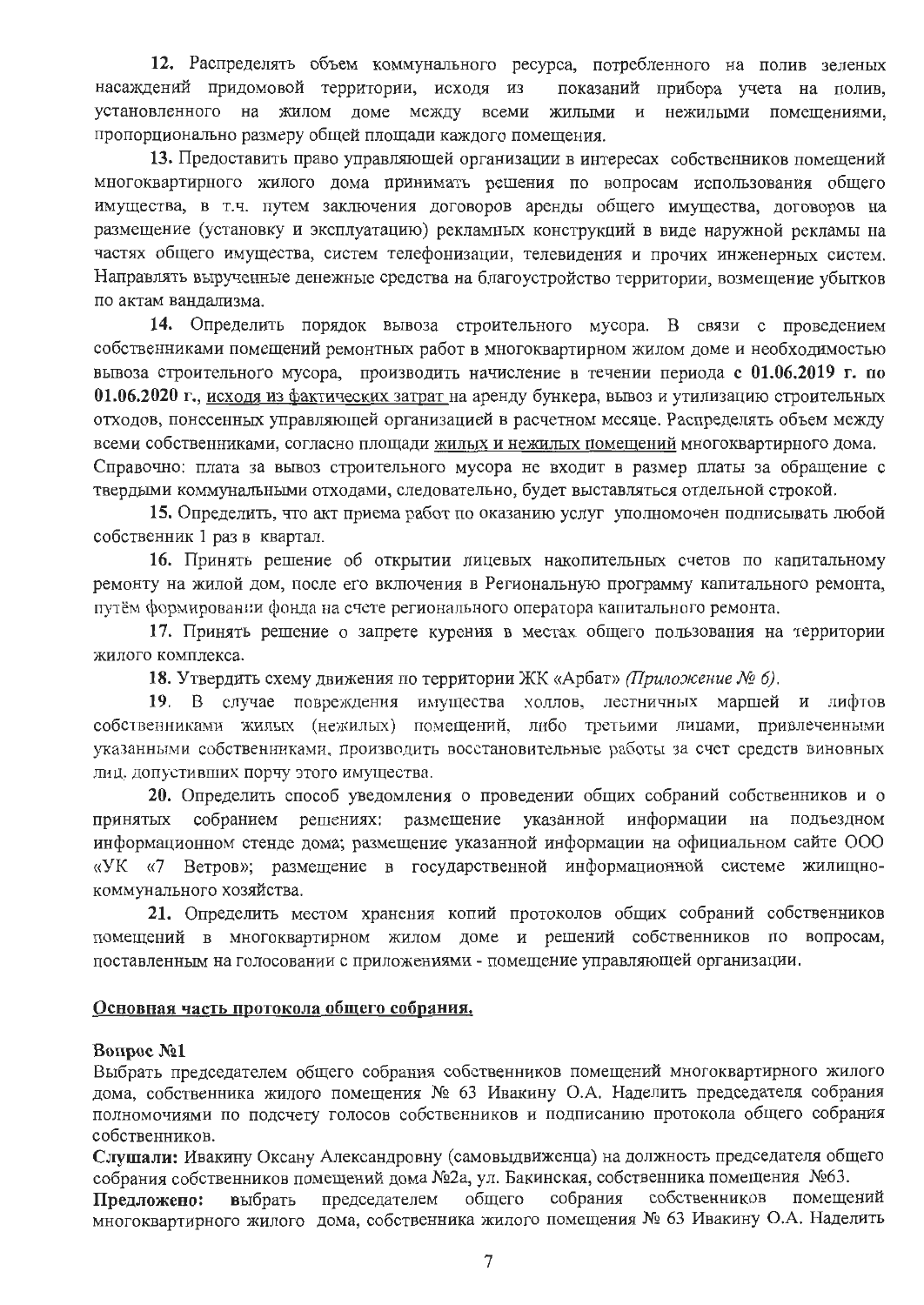председателя собрания полномочиями по подсчету голосов собственников и подписанию протокола общего собрания собственников.

## Голосовали:

| Формулировка вопроса, поставленного на                                                                                                                                                 |                   |       | голосовали |              |
|----------------------------------------------------------------------------------------------------------------------------------------------------------------------------------------|-------------------|-------|------------|--------------|
| голосовании                                                                                                                                                                            |                   | за    | против     | воздержались |
| собрания<br>Выбрать председателем общего<br>собственников помещений многоквартирного<br>жилого дома, собственника жилого помещения №<br>63 Ивакину О.А. Наделить председателя собрания | КОЛ-ВО<br>голосов | 10178 |            | 263          |
| полномочиями по подсчету голосов собственников  <br>протокола общего<br>собрания!<br>подписанию<br>и<br>собственников.                                                                 | $\frac{0}{10}$    | 97,1  |            | 2,5          |

Приняли решение: выбрать председателем общего собрания собственников помещений многоквартирного жилого дома, собственника жилого помещения № 63 Ивакину О.А. Наделить председателя собрания полномочиями по подсчету голосов собственников и подписанию протокола общего собрания собственников.

# **Вопрос №2**

Выбрать секретарем общего собрания собственников помещений многоквартирного жилого дома, собственника жилого помещения № 90 Шабанова В.А. Наделить секретаря собрания полномочиями по подсчету голосов собственников и подписанию протокола общего собрания собственников.

Слушали: Ивакину Оксану Александровну, предложившую выбрать секретарем общего собрания собственников помещений многоквартирного жилого дома, собственника жилого помещения № 90 Шабанова В.А. Наделить секретаря собрания полномочиями по подсчету голосов собственников и подписанию протокола общего собрания собственников.

Предложено: выбрать секретарем общего собрания собственников помещений многоквартирного жилого дома, собственника жилого помещения № 90 Шабанова В.А. Наделить секретаря собрания полномочиями по подсчету голосов собственников и подписанию протокола общего собрания собственников.

# Голосовали:

| Формулировка вопроса, поставленного на                                                                                                                                                  |                   |          | голосовали |              |  |
|-----------------------------------------------------------------------------------------------------------------------------------------------------------------------------------------|-------------------|----------|------------|--------------|--|
| голосовании                                                                                                                                                                             |                   | за       | против     | воздержались |  |
| собрания<br>Выбрать<br>общего<br>секретарем<br>собственников помещений многоквартирного<br>жилого дома, собственника жилого помещения №<br>90 Шабанова В.А. Наделить секретаря собрания | кол-во<br>голосов | 10178,70 |            | 263,40       |  |
| голосов<br>подсчету<br>полномочиями<br>по<br>собственников и подписанию протокола общего<br>собрания собственников.                                                                     | $\%$              | 97.1     |            | 2,5          |  |

Приняли решение: выбрать секретарем общего собрания собственников помещений многоквартирного жилого дома, собственника жилого помещения № 90 Шабанова В.А. Наделить секретаря собрания полномочиями по подсчету голосов собственников и подписанию протокола общего собрания собственников.

# Вопрос №3

Выбрать в качестве способа управления многоквартирным жилым домом - управление управляющей организацией.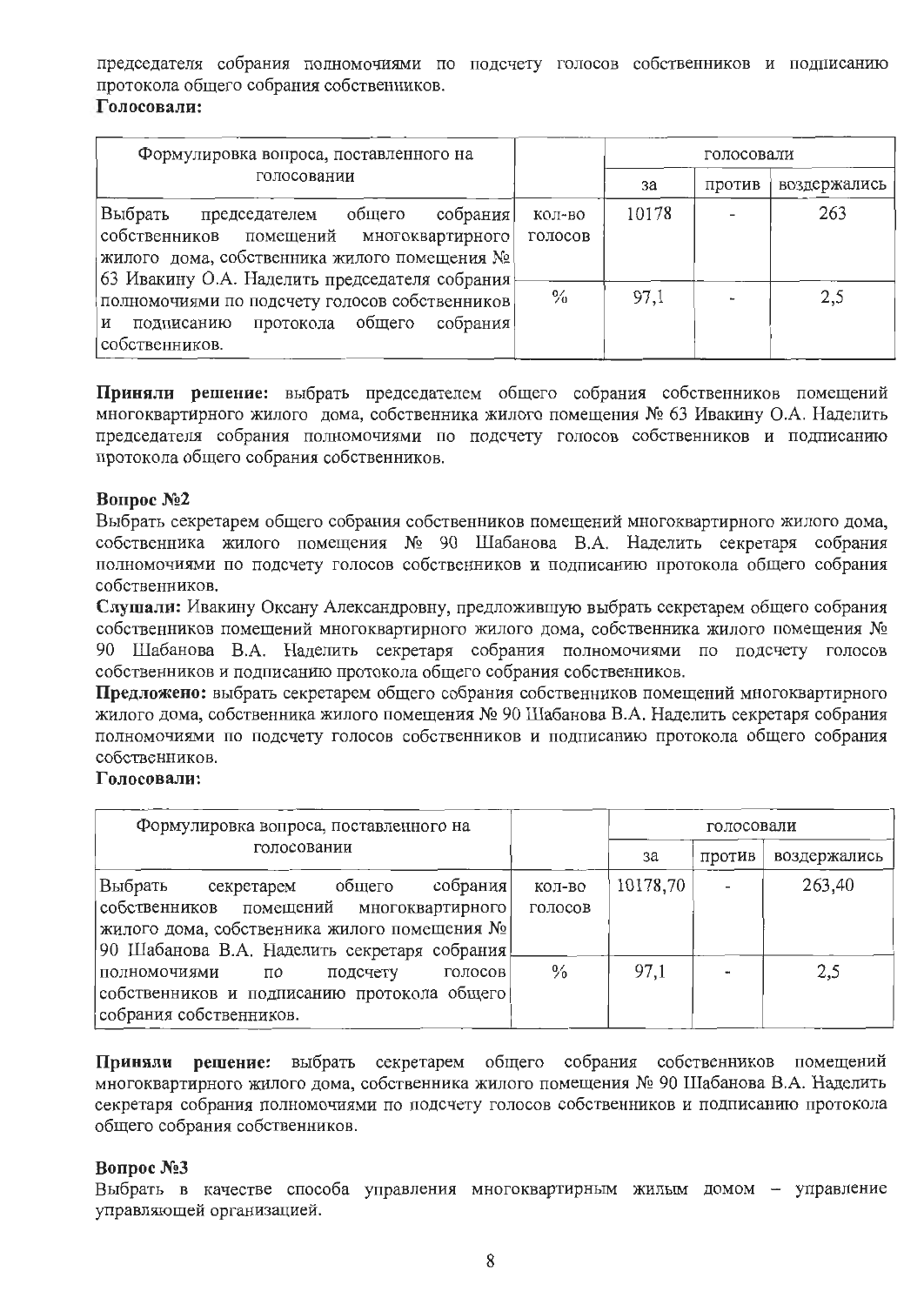Слушали: Ивакину Оксану Александровну, предложившую выбрать в качестве способа управления многоквартирным жилым домом - управление управляющей организацией. Предложено: выбрать в качестве способа управления многоквартирным жилым домом управление управляющей организацией. Голосовали:

| Формулировка<br>вопроса,<br>поставленного<br>на                                                |                   | голосовали |        |              |
|------------------------------------------------------------------------------------------------|-------------------|------------|--------|--------------|
| голосовании                                                                                    |                   | за         | против | воздержались |
| Выбрать<br>способа<br>качестве<br>управления<br>B<br> многоквартирным жилым домом — управление | КОЛ-ВО<br>ГОЛОСОВ | 10399.50   |        | 42,6         |
| управляющей организацией.                                                                      | $\frac{0}{0}$     | 99,2       | $\sim$ | 0,4          |

Приняли решение: выбрать в качестве способа управления многоквартирным жилым домом управление управляющей организацией.

## **Вопрос №4**

Выбрать ООО «Управляющая компания «7 Ветров», далее ООО «УК «7 Ветров» (ИНН 3443063559) в качестве управляющей организации дома № 2а по ул. Бакинской, г. Волгограда.

Слушали: Ивакину Оксану Александровну, предложившую выбрать ООО «Управляющая компания «7 Ветров», далее ООО «УК «7 Ветров» (ИНН 3443063559) в качестве управляющей организации дома № 2а по ул. Бакинской, г. Волгограда.

Предложено: выбрать ООО «Управляющая компания «7 Ветров», далее ООО «УК «7 Ветров» (ИНН 3443063559) в качестве управляющей организации дома № 2а по ул. Бакинской, г. Волгограда.

## Голосовали:

| Формулировка<br>поставленного<br>Ha<br>вопроса.                                                |         |          | голосовали |              |
|------------------------------------------------------------------------------------------------|---------|----------|------------|--------------|
| голосовании                                                                                    |         | за       | против     | воздержались |
| Выбрать ООО «Управляющая компания «7                                                           | КОЛ-ВО  | 10442,10 |            |              |
| Ветров», далее ООО «УК «7 Ветров» (ИНН)                                                        | голосов |          |            |              |
| 3443063559) в качестве управляющей организации [<br>дома № 2а по ул. Бакинской, г. Волгограда. | $\%$    | 99.6     |            |              |

Приняли решение: выбрать ООО «Управляющая компания «7 Ветров», далее ООО «УК «7 Ветров» (ИНН 3443063559) в качестве управляющей организации дома № 2а по ул. Бакинской, г. Волгограда.

## **Вопрос №5**

Утвердить Договор управления с приложениями (с учетом ч. 5 ст. 162 ЖК РФ). (Приложение  $N\!\!\varrho I$ ).

Слушали: Ивакину Оксану Александровну, предложившую утвердить договор управления с приложениями (с учетом ч. 5 ст. 162 ЖК РФ). (Приложение №1).

Предложено: утвердить договор управления с приложениями (с учетом ч. 5 ст. 162 ЖК РФ). (Приложение №1).

| Формулировка вопроса, поставленного на          |         |          | голосовали |              |
|-------------------------------------------------|---------|----------|------------|--------------|
| голосовании                                     |         | 3a       | ПРОТИВ     | воздержались |
| Утвердить договор управления с приложениями (с) | КОЛ-ВО  | 10416,40 |            | 68,10        |
| учетом ч. 5 ст. 162 ЖК РФ). (Приложение №1).    | голосов |          |            |              |
|                                                 | $\%$    | 99,3     |            | 0,6          |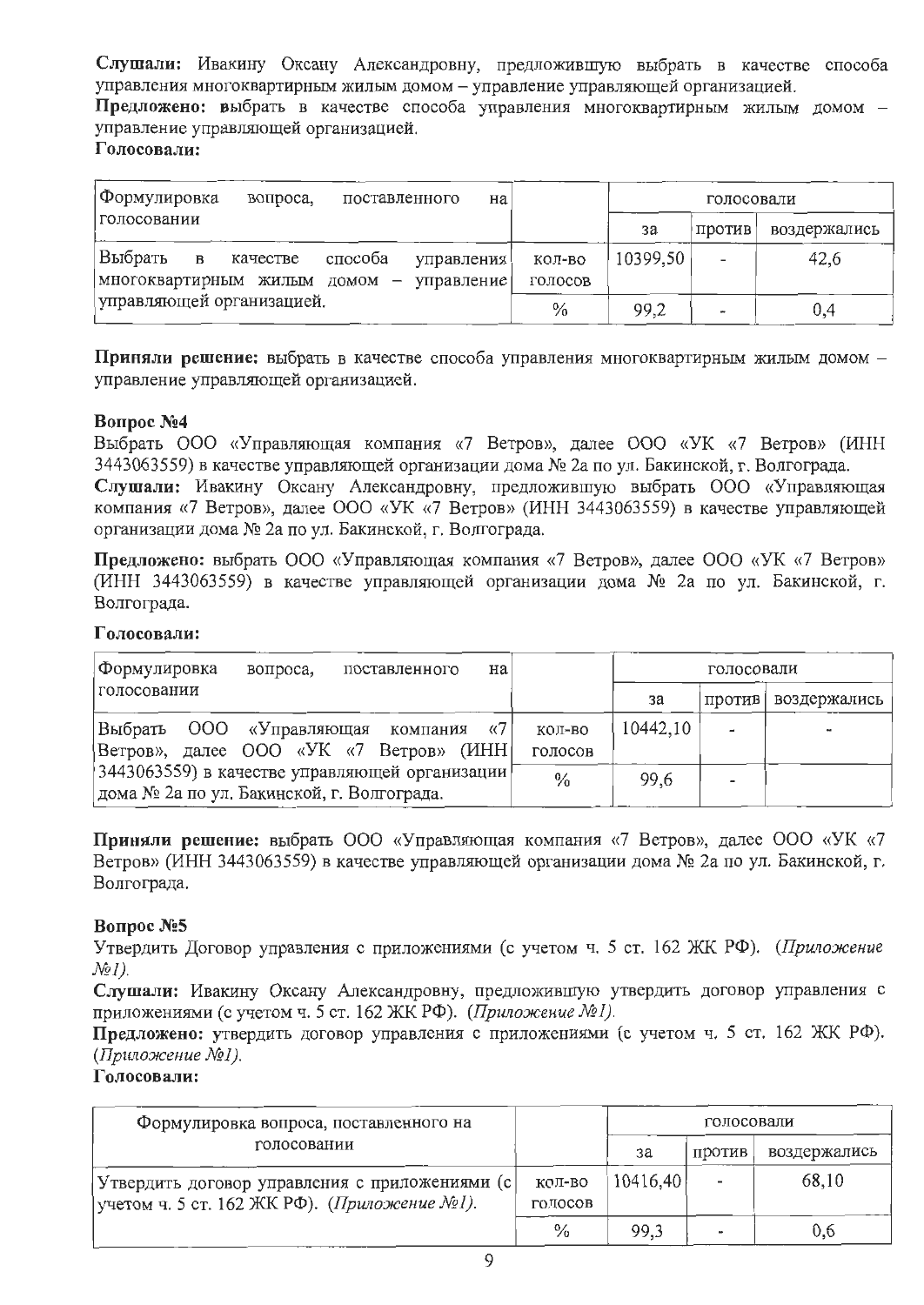Приняли решение: Утвердить Договор управления с приложениями (с учетом ч. 5 ст. 162 ЖК РФ). (Приложение №1).

# **Вопрос №6**

Утвердить ежемесячный размер платы за содержание и ремонт общего имущества многоквартирного жилого дома №2а, ул. Бакинская г. Волгоград, для жилых и нежилых помещений в размере 29,55 руб./м2, за услуги и работы определенные Постановлением Правительства РФ от 3 апреля 2013 г. N 290 "О минимальном перечне услуг и работ, необходимых для обеспечения надлежащего содержания общего имущества в многоквартирном доме, и порядке их оказания и выполнения"(Приложение №2).

Слушали: Ивакину Оксану Александровну, предложившую утвердить ежемесячный размер платы за содержание и ремонт общего имущества многоквартирного жилого дома №2а, ул. Бакинская г. Волгоград, для жилых и нежилых помещений в размере 29,55 руб./м2, за услуги и работы определенные Постановлением Правительства РФ от 3 апреля 2013 г. N 290 "О минимальном перечне услуг и работ, необходимых для обеспечения надлежащего содержания общего имущества в многоквартирном доме, и порядке их оказания и выполнения"(Приложение  $N<sub>2</sub>$ ).

Предложено: утвердить ежемесячный размер платы за содержание и ремонт общего имущества многоквартирного жилого дома №2а, ул. Бакинская г. Волгоград, для жилых и нежилых помещений в размере 29,55 руб./м2, за услуги и работы определенные Постановлением Правительства РФ от 3 апреля 2013 г. N290 "О минимальном перечне услуг и работ, необходимых для обеспечения надлежащего содержания общего имущества в многоквартирном доме, и порядке их оказания и выполнения"(Приложение №2).

#### Голосовали:

| Формулировка вопроса, поставленного на                                                                                                                                                                                                                                               |                   |         | голосовали |              |
|--------------------------------------------------------------------------------------------------------------------------------------------------------------------------------------------------------------------------------------------------------------------------------------|-------------------|---------|------------|--------------|
| голосовании                                                                                                                                                                                                                                                                          |                   | за      | против     | воздержались |
| Утвердить<br>ежемесячный<br>размер<br>- 3a<br>платы<br>содержание и ремонт общего имущества<br>многоквартирного жилого дома №2а, ул. Бакинская<br>г. Волгоград, для жилых и нежилых помещений в<br>размере 29,55 руб./м2, за услуги и работы                                         | кол-во<br>голосов | 9608,50 | 357,10     | 476,5        |
| определенные Постановлением Правительства РФ<br>от 3 апреля 2013 г. N290 "О минимальном перечне<br>услуг и работ, необходимых для обеспечения<br>надлежащего содержания общего имущества в<br>многоквартирном доме, и порядке их оказания<br> и выполнения"( <i>Приложение №2)</i> . | $\frac{0}{0}$     | 91,6    | 3,4        | 4,5          |

Приняли решение: утвердить ежемесячный размер платы за содержание и ремонт общего имущества многоквартирного жилого дома №2а, ул. Бакинская г. Волгоград, для жилых и нежилых помещений в размере 29,55 руб./м2, за услуги и работы определенные Постановлением Правительства РФ от 3 апреля 2013 г. N290 "О минимальном перечне услуг и работ, необходимых для обеспечения надлежащего содержания общего имущества в многоквартирном доме, и порядке их оказания и выполнения" (Приложение №2).

## Вопрос №7

Определить перечень и стоимость дополнительных услуг по предложению ООО «УК 7 Ветров»:

7.1 Организация опреативно-диспетчерской службы. Утвердить положение о работе круглосуточной оперативно-диспетчерской службы (ОДС) с функциями видеонаблюдения, контроля доступа посторонних на территорию, связи с аварийными службами и вневедомственной охраной МВД по г. Волгограду (Приложение № 3). Утвердить размер ежемесячной платы на содержание ОДС в размере (выбрать один из двух вариантов):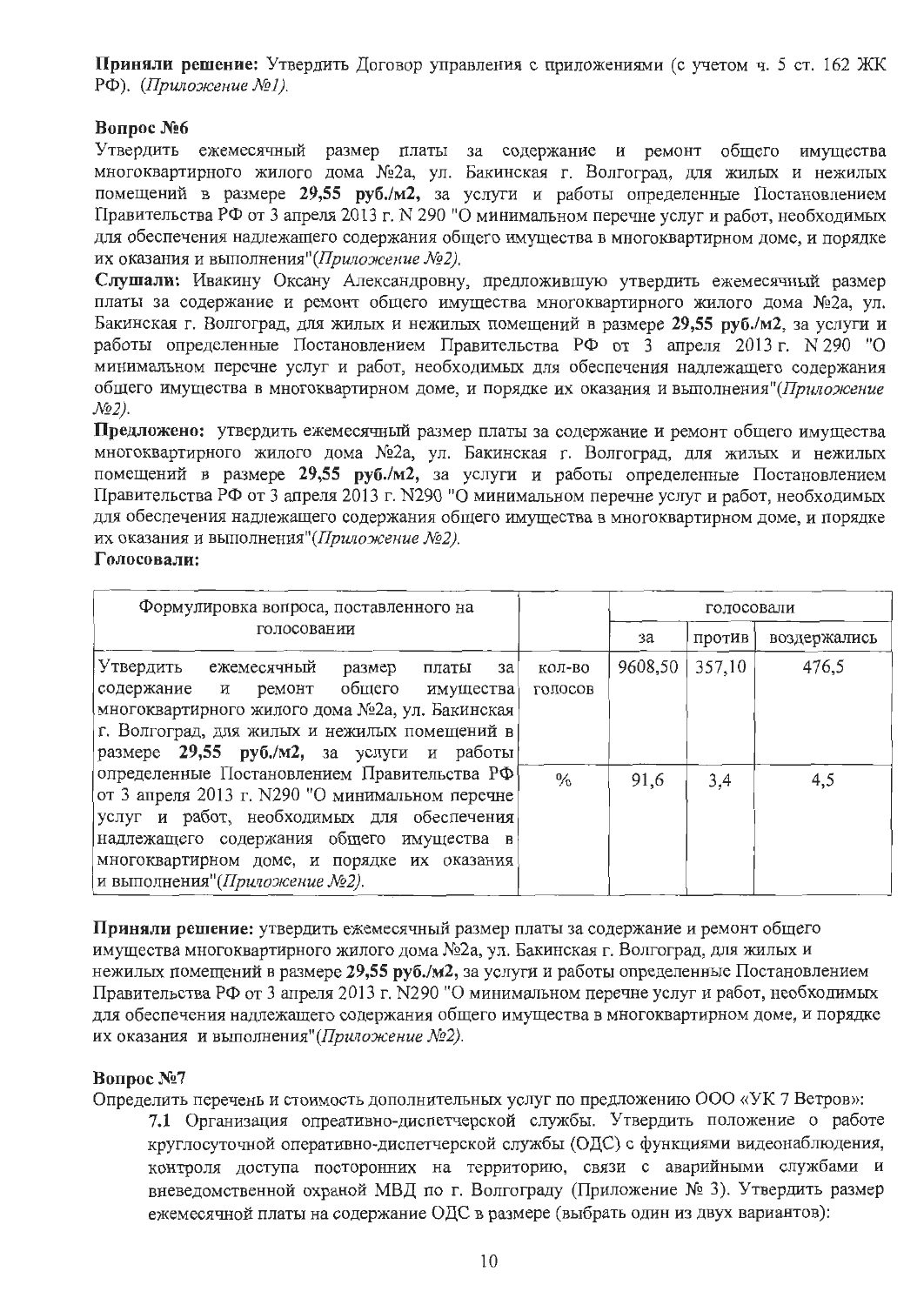- 11,85 руб. с кв.м. жилого (нежилого) помещения (с учетом наличия 55 камер видеонаблюдения) (Приложение № 4);

- 12,77 руб. с кв.м. жилого (нежилого) помещения (с учетом наличия 70 камер видеонаблюдения) (Приложение № 4а).

Наделить полномочиями заключения соответствующих договоров и сбора платы ООО «УК «7 Ветров», путем включения указанной суммы в извещение на оплату жилищно-коммунальных услуг.

Слушали: Ивакину Оксану Александровну, предложившую организовать опреативнодиспетчерскую службу. Утвердить положение о работе круглосуточной оперативнодиспетчерской службы (ОДС) с функциями видеонаблюдения, контроля доступа посторонних на территорию, связи с аварийными службами и вневеломственной охраной МВЛ по г. Волгогралу (Приложение № 3). Утвердить размер ежемесячной платы на содержание ОДС в размере (выбрать один из двух вариантов):

- 11,85 руб. с кв.м. жилого (нежилого) помещения (с учетом наличия 55 камер видеонаблюдения) (Приложение № 4):

- 12,77 руб. с кв.м. жилого (нежилого) помещения (с учетом наличия 70 камер видеонаблюдения) (Приложение № 4а).

Наделить полномочиями заключения соответствующих договоров и сбора платы ООО «УК «7 Ветров», путем включения указанной суммы в извещение на оплату жилищно-коммунальных  $VCMV<sub>l</sub>$ .

Предложено: организовать опреативно-диспетчерскую службу. Утвердить положение о работе круглосуточной оперативно-диспетчерской службы (ОДС) с функциями видеонаблюдения, контроля доступа посторонних на территорию, связи с аварийными службами и вневедомственной охраной МВД по г. Волгограду (Приложение № 3). Утвердить размер ежемесячной платы на содержание ОДС в размере (выбрать один из двух вариантов):

- 11,85 руб. с кв.м. жилого (нежилого) помещения (с учетом наличия 55 камер видеонаблюдения) (Приложение № 4);

- 12,77 руб. с кв.м. жилого (нежилого) помещения (с учетом наличия 70 камер видеонаблюдения) (Приложение № 4а).

Наделить полномочиями заключения соответствующих договоров и сбора платы ООО «УК «7 Ветров», путем включения указанной суммы в извещение на оплату жилищно-коммунальных услуг.

| Формулировка вопроса, поставленного на                                                                                                                                                                                                                                                                                                                                                                                                                                                                                                                                                                                            |                                    |                 | голосовали      |               |
|-----------------------------------------------------------------------------------------------------------------------------------------------------------------------------------------------------------------------------------------------------------------------------------------------------------------------------------------------------------------------------------------------------------------------------------------------------------------------------------------------------------------------------------------------------------------------------------------------------------------------------------|------------------------------------|-----------------|-----------------|---------------|
| голосовании                                                                                                                                                                                                                                                                                                                                                                                                                                                                                                                                                                                                                       |                                    | за              | против          | воздержались  |
| Организовать опреативно-диспетчерскую службу.<br>Утвердить положение о работе круглосуточной<br>оперативно-диспетчерской службы (ОДС)<br>функциями видеонаблюдения, контроля доступа<br>посторонних на территорию, связи с аварийными<br>службами и вневедомственной охраной МВД по г.<br>Волгограду (Приложение № 3). Утвердить размер<br>ежемесячной платы на содержание ОДС в размере<br>11,85 руб. с кв.м. жилого (нежилого) помещения (с<br>учетом наличия 55 камер видеонаблюдения)<br>(Приложение № 4). Наделить полномочиями<br>заключения соответствующих договоров и сбора<br>платы ООО «УК «7 Ветров», путем включения | КОЛ-ВО<br>голосов<br>$\frac{0}{0}$ | 1142,50<br>10,9 | 9000,30<br>85,8 | 299,30<br>2,9 |
| указанной суммы в извещение на оплату жилищно-<br>коммунальных услуг.                                                                                                                                                                                                                                                                                                                                                                                                                                                                                                                                                             |                                    |                 |                 |               |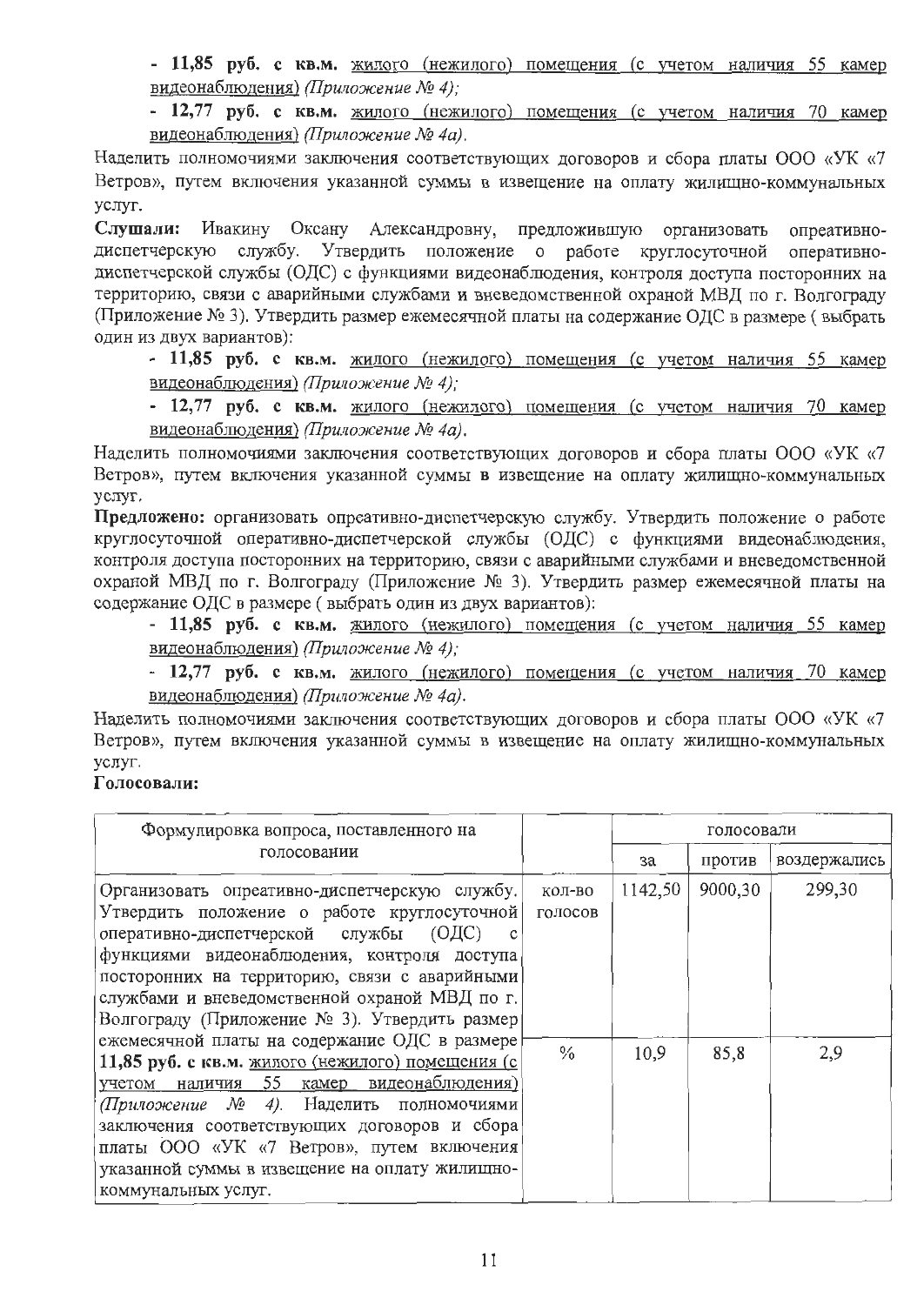| Формулировка вопроса, поставленного на                                                                                                                                                                                                                                                                                                                                                                   |                   |         | голосовали |              |
|----------------------------------------------------------------------------------------------------------------------------------------------------------------------------------------------------------------------------------------------------------------------------------------------------------------------------------------------------------------------------------------------------------|-------------------|---------|------------|--------------|
| голосовании                                                                                                                                                                                                                                                                                                                                                                                              |                   | за      | против     | воздержались |
| Организовать опреативно-диспетчерскую службу.<br>Утвердить положение о работе круглосуточной<br>оперативно-диспетчерской службы (ОДС)<br>$\mathbf{C}$<br>функциями видеонаблюдения, контроля доступа<br>посторонних на территорию, связи с аварийными<br>службами и вневедомственной охраной МВД по г.<br>Волгограду (Приложение № 3). Утвердить размер<br>ежемесячной платы на содержание ОДС в размере | КОЛ-ВО<br>голосов | 8864,90 | 1277,90    | 299,30       |
| 12,77 руб. с кв.м. жилого (нежилого) помещения (с<br>- 70<br>камер видеонаблюдения)<br>учетом<br>наличия<br>(Приложение № 4а). Наделить полномочиями<br>заключения соответствующих договоров и сбора<br>платы ООО «УК «7 Ветров», путем включения<br>указанной суммы в извещение на оплату жилищно-<br>коммунальных услуг.                                                                               | $\frac{0}{10}$    | 84,5    | 12,2       | 2,9          |

Приняли решение: организовать опреативно-диспетчерскую службу. Утвердить положение о работе круглосуточной оперативно-диспетчерской службы (ОДС) с функциями видеонаблюдения, контроля доступа посторонних на территорию, связи с аварийными службами и вневедомственной охраной МВД по г. Волгограду (Приложение № 3). Утвердить размер ежемесячной платы на содержание ОДС в размере 12,77 руб. с кв.м. жилого (нежилого) помещения (с учетом наличия 70 камер видеонаблюдения) (Приложение  $M_2$ 4а). Наделить полномочиями заключения соответствующих договоров и сбора платы ООО «УК «7 Ветров», путем включения указанной суммы в извещение на оплату жилищно-коммунальных услуг.

7.2 Организация проведения двух праздников на территории ЖК «Арбат» (Новый год, день ЖК «Арбат»). Утвердить размер ежемесячной платы за проведение праздников на территории ЖК «Арбат» в размере 0,53 руб. кв.м. с жилого (нежилого) помещения (Приложение № 5). Наделить полномочиями заключения соответствующих договоров и сбора платы ООО «УК «7 Ветров», путем включения указанной суммы в извешение на оплату жилишно-коммунальных услуг.

Слушали: Ивакину Оксану Александровну, предложившую организовать проведение двух праздников на территории ЖК «Арбат» (Новый год, день ЖК «Арбат»). Утвердить размер ежемесячной платы за проведение праздников на территории ЖК «Арбат» в размере 0,53 руб. кв.м. с жилого (нежилого) помещения (Приложение № 5). Наделить полномочиями заключения соответствующих договоров и сбора платы ООО «УК «7 Ветров», путем включения указанной суммы в извещение на оплату жилищно-коммунальных услуг.

Предложено: организовать проведение двух праздников на территории ЖК «Арбат» (Новый год, день ЖК «Арбат»). Утвердить размер ежемесячной платы за проведение праздников на территории ЖК «Арбат» в размере 0.53 руб. кв.м. с жилого (нежилого) помещения *Приложение* № 5). Наделить полномочиями заключения соответствующих договоров и сбора платы ООО «УК «7 Ветров», путем включения указанной суммы в извещение на оплату жилищно-коммунальных vслvг.

| Формулировка вопроса, поставленного на |  |  | голосовали |              |
|----------------------------------------|--|--|------------|--------------|
| голосовании                            |  |  | Против     | воздержались |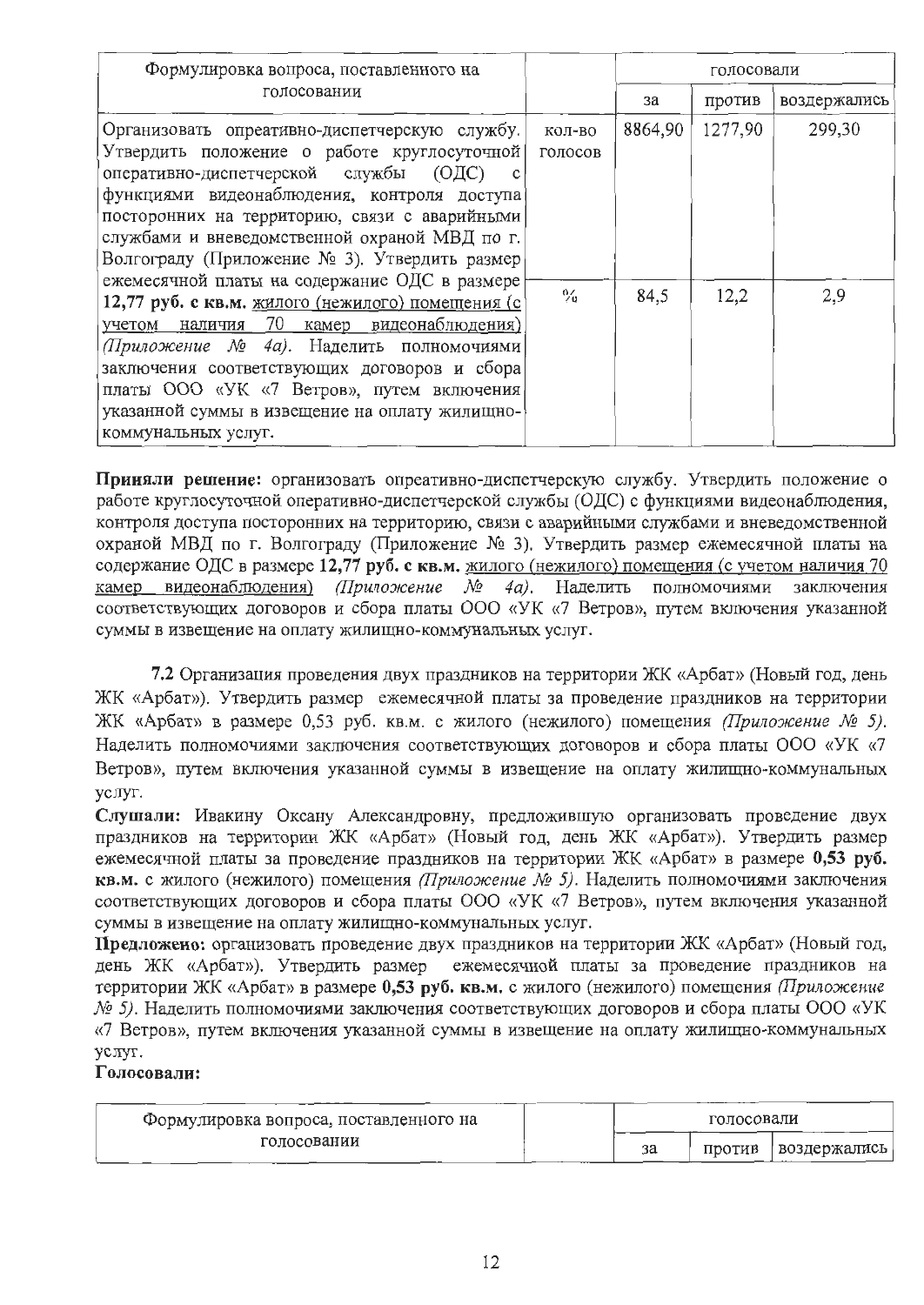| Организовать проведение двух праздников на      | кол-во        | 8769,30 | 1221,10 | 451,70 |
|-------------------------------------------------|---------------|---------|---------|--------|
| территории ЖК «Арбат» (Новый год, день ЖК)      | голосов       |         |         |        |
| «Арбат»). Утвердить размер ежемесячной платы за |               |         |         |        |
| проведение праздников на территории ЖК «Арбат»  |               |         |         |        |
| в размере 0,53 руб. кв.м. с жилого (нежилого)   |               |         |         |        |
| помещения (Приложение $N_2$ 5). Наделить        | $\frac{0}{0}$ | 83,6    | 11,6    | 4,3    |
| полномочиями заключения соответствующих         |               |         |         |        |
| договоров и сбора платы ООО «УК «7 Ветров»,     |               |         |         |        |
| путем включения указанной суммы в извещение на  |               |         |         |        |
| оплату жилищно-коммунальных услуг.              |               |         |         |        |

Приняли решение: организовать проведение двух праздников на территории ЖК «Арбат» (Новый год, день ЖК «Арбат»). Утвердить размер ежемесячной платы за проведение праздников на территории ЖК «Арбат» в размере 0,53 руб. кв.м. с жилого (нежилого) помещения (Приложение № 5). Наделить полномочиями заключения соответствующих договоров и сбора платы ООО «УК «7 Ветров», путем включения указанной суммы в извещение на оплату жилищнокоммунальных услуг.

#### **Вопрос №8**

Определить ООО «УК «7 Ветров» организацией, ответственной за эксплуатацию лифтового хозяйства, котельной, ИТП, наружных сетей водо-, электроснабжения и водоотведения, относящихся к общему имуществу собственников жилого дома и выполнение требований действующего законодательства РФ в области промышленной безопасности. Наделить управляющую компанию полномочиями от своего имени вносить данные о лифтовом, тепловом и газовом хозяйстве, инженерных сетях в реестр опасных производственных объектов; заключать договоры на техническое обслуживание, освидетельствование, ремонт, диагностику; представлять интересы собственников в органах государственной власти, контролирующих органах; совершать другие действия, необходимые для обеспечения безопасной эксплуатации лифтов, котельной, ИТП, наружных сетей водо-, электроснабжения и водоотведения.

Слушали: Ивакину Оксану Александровну, предложившую определить ООО «УК «7 Ветров» организацией, ответственной за эксплуатацию лифтового хозяйства, котельной, ИТП, наружных сетей водо-, электроснабжения и водоотведения, относящихся к общему имуществу собственников жилого дома и выполнение требований действующего законодательства РФ в области промышленной безопасности. Наделить управляющую компанию полномочиями от своего имени вносить данные о лифтовом, тепловом и газовом хозяйстве, инженерных сетях в реестр опасных производственных объектов; заключать договоры на техническое обслуживание, освидетельствование, ремонт, диагностику; представлять интересы собственников в органах государственной власти, контролирующих органах; совершать другие действия, необходимые для обеспечения безопасной эксплуатации лифтов, котельной, ИТП, наружных сетей водо-. электроснабжения и водоотведения.

Предложено: Определить ООО «УК «7 Ветров» организацией, ответственной за эксплуатацию лифтового хозяйства, котельной, ИТП, наружных сетей водо-, электроснабжения и водоотведения, относящихся к общему имуществу собственников жилого дома и выполнение требований действующего законодательства РФ в области промышленной безопасности. Наделить управляющую компанию полномочиями от своего имени вносить данные о лифтовом, тепловом и газовом хозяйстве, инженерных сетях в реестр опасных производственных объектов; заключать договоры на техническое обслуживание, освидетельствование, ремонт, диагностику; представлять интересы собственников в органах государственной власти, контролирующих органах; совершать другие действия, необходимые для обеспечения безопасной эксплуатации лифтов, котельной, ИТП, наружных сетей водо-, электроснабжения и водоотведения. Голосовали: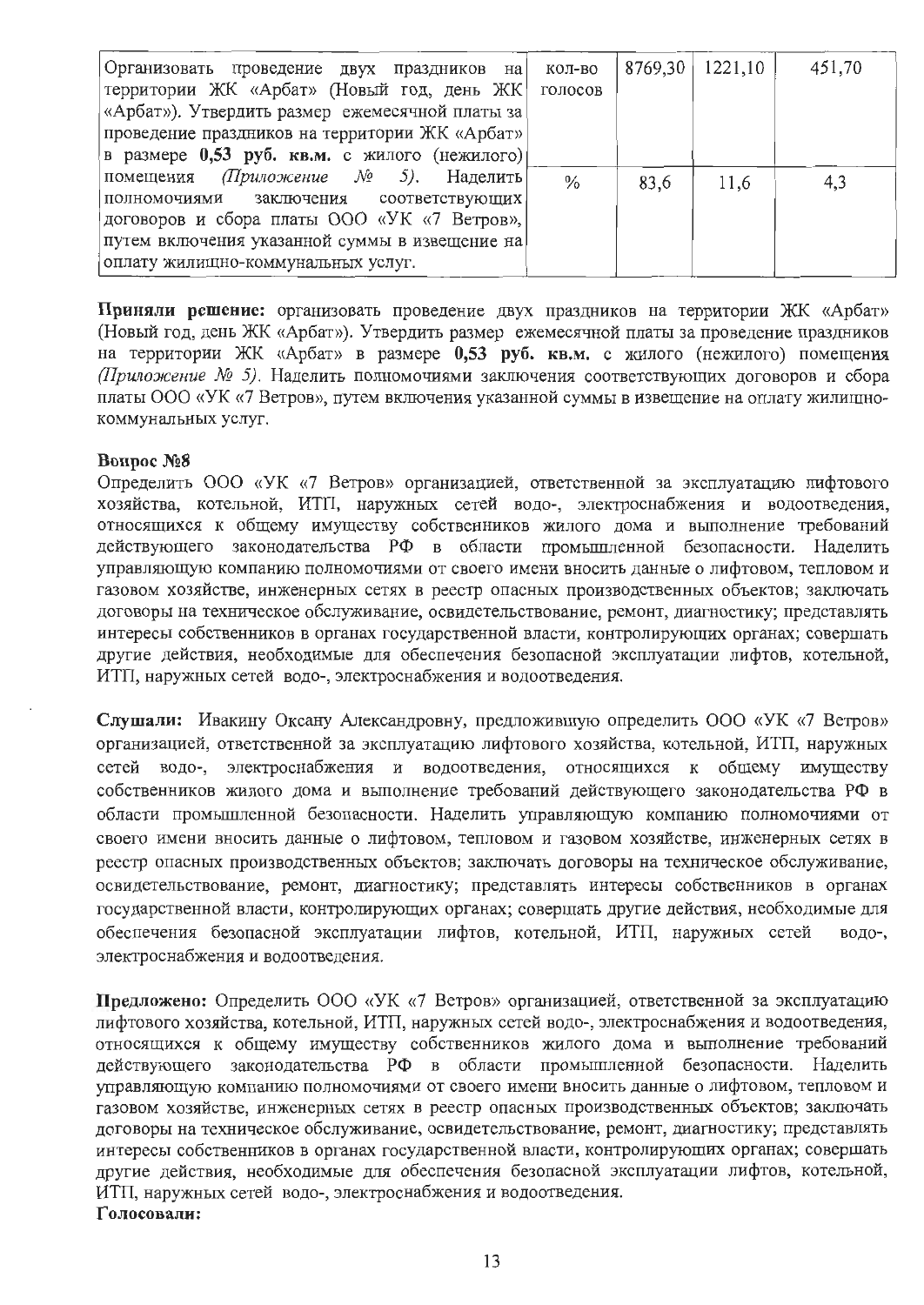| Формулировка вопроса, поставленного на                                                                                                                                                                                                                                                                                                                                                                                                                                                             |                   |          | голосовали |              |
|----------------------------------------------------------------------------------------------------------------------------------------------------------------------------------------------------------------------------------------------------------------------------------------------------------------------------------------------------------------------------------------------------------------------------------------------------------------------------------------------------|-------------------|----------|------------|--------------|
| голосовании                                                                                                                                                                                                                                                                                                                                                                                                                                                                                        |                   | за       | против     | воздержались |
| Определить ООО «УК «7 Ветров» организацией,<br>ответственной<br>лифтового <br>за<br>эксплуатацию<br>хозяйства, котельной, ИТП, наружных сетей водо-,<br>электроснабжения и водоотведения, относящихся к<br>общему имуществу собственников жилого дома и<br>требований действующего<br>выполнение<br>законодательства РФ в области промышленной<br>безопасности. Наделить управляющую компанию<br>полномочиями от своего имени вносить данные о<br>лифтовом,<br>хозяйстве,<br>тепловом и<br>газовом | кол-во<br>голосов | 10442,10 |            |              |
| инженерных<br>сетях<br>$\, {\bf B}$<br>реестр<br>опасных<br>производственных объектов; заключать договоры на<br>техническое обслуживание, освидетельствование,<br>ремонт,<br>диагностику; представлять<br>интересы<br>собственников в органах государственной власти,<br>контролирующих<br>органах; совершать<br>другие<br>действия, необходимые для обеспечения безопасной<br>эксплуатации лифтов, котельной, ИТП, наружных<br>сетей водо-, электроснабжения и водоотведения.                     | $\frac{0}{10}$    | 99,6     |            |              |

Приняли решение: определить ООО «УК «7 Ветров» организацией, ответственной за эксплуатацию лифтового хозяйства, котельной, ИТП, наружных сетей водо-, электроснабжения и водоотведения, относящихся к общему имуществу собственников жилого дома и выполнение требований действующего законодательства РФ в области промышленной безопасности. Наделить управляющую компанию полномочиями от своего имени вносить данные о лифтовом, тепловом и газовом хозяйстве, инженерных сетях в реестр опасных производственных объектов: заключать договоры на техническое обслуживание, освидетельствование, ремонт, диагностику; представлять интересы собственников в органах государственной власти, контролирующих органах; совершать другие действия, необходимые для обеспечения безопасной эксплуатации лифтов, котельной, ИТП, наружных сетей водо-, электроснабжения и водоотведения.

## **Вопрос №9**

Заключить между собственниками помещений в многоквартирном доме, действующих от своего имени и ресурсоснабжающими организациями прямых договоров содержащих положения о поставке холодного водоснабжения и водоотведения, холодного водоснабжения в целях приготовления горячей воды, электроснабжения, тепловой энергии в целях оказании услуги горячего водоснабжения и отопления, а так же с региональным оператором по обращению с твердыми коммунальными отходами договора на оказание услуг по обращению с твердыми коммунальными отходами согласно п. 4.4. ч. 2. ст. 44 ЖК РФ. Определить. что договора считается заключенными со всеми собственниками помещений в многоквартирном доме одновременно с "01" июня 2019 г.

Слушали: Ивакину Оксану Александровну, предложившую заключить между собственниками помещений в многоквартирном доме, действующих от своего имени и ресурсоснабжающими организациями прямых договоров содержащих положения о поставке холодного водоснабжения и волоснабжения целях приготовления горячей воды, водоотведения, холодного  $\overline{B}$ электроснабжения, тепловой энергии в целях оказании услуги горячего водоснабжения и отопления, а так же с региональным оператором по обращению с твердыми коммунальными отходами договора на оказание услуг по обращению с твердыми коммунальными отходами согласно п. 4.4, ч. 2, ст. 44 ЖК РФ. Определить, что договора считается заключенными со всеми собственниками помещений в многоквартирном доме одновременно с "01" июня 2019 г.

Предложено: заключить между собственниками помещений в многоквартирном доме. действующих от своего имени и ресурсоснабжающими организациями прямых договоров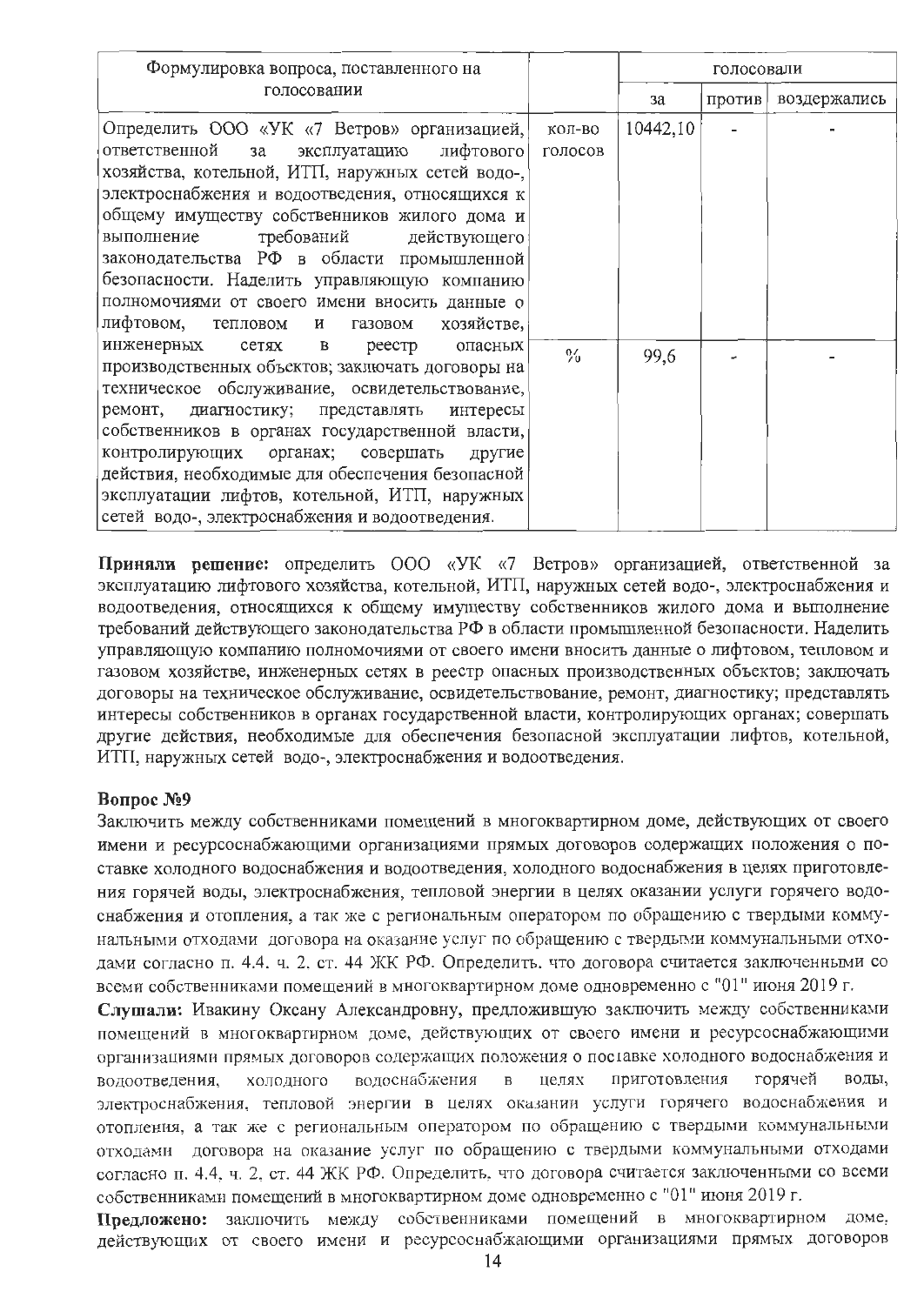содержащих положения о поставке холодного водоснабжения и водоотведения, холодного водоснабжения в целях приготовления горячей воды, электроснабжения, тепловой энергии в целях оказании услуги горячего водоснабжения и отопления, а так же с региональным оператором по обращению с твердыми коммунальными отходами договора на оказание услуг по обращению с твердыми коммунальными отходами согласно п. 4.4, ч. 2, ст. 44 ЖК РФ. Определить, что договора считается заключенными со всеми собственниками помещений в многоквартирном доме одновременно с "01" июня 2019 г.

#### Голосовали:

| Формулировка вопроса, поставленного на                                                                                                                                                                                                                                                                                                                                                                     |                   | голосовали |        |              |
|------------------------------------------------------------------------------------------------------------------------------------------------------------------------------------------------------------------------------------------------------------------------------------------------------------------------------------------------------------------------------------------------------------|-------------------|------------|--------|--------------|
| голосовании                                                                                                                                                                                                                                                                                                                                                                                                |                   | за         | против | воздержались |
| Заключить между собственниками помещений в<br>многоквартирном доме, действующих от своего<br>имени и ресурсоснабжающими организациями пря-<br>мых договоров содержащих положения о поставке<br>холодного водоснабжеиия и водоотведения, холод-<br>ного водоснабжения в целях приготовления горячей<br>воды. электроснабжения, тепловой энергии в целях<br>оказании услуги горячего водоснабжения и отопле- | кол-во<br>голосов | 10442,10   |        |              |
| ния, а так же с региональным оператором по об-<br>ращению с твердыми коммунальными отходами до-<br>говора на оказание услуг по обращению с твердыми<br>коммунальными отходами согласно п. 4.4, ч. 2, ст.<br>44 ЖК РФ. Определить, что договора считается за-<br>ключенными со всеми собственниками помещений<br>в многоквартирном доме одновременно с "01" июня<br>2019 r.                                 | $\frac{0}{0}$     | 99,6       |        |              |

Приняли решение: заключить между собственниками помещений в многоквартирном доме, действующих от своего имени и ресурсоснабжающими организациями прямых договоров содержащих положения о поставке холодного водоснабжения и водоотведения, холодного водоснабжения в целях приготовления горячей воды, электроснабжения, тепловой энергин в целях оказании услуги горячего водоснабжения и отопления, а так же с региональным оператором по обращению с твердыми коммунальными отходами договора на оказание услуг по обращению с твердыми коммунальными отходами согласно п. 4.4, ч. 2, ст. 44 ЖК РФ. Определить, что договора считается заключенными со всеми собственниками помещений в многоквартирном доме одновременно с "01" июня 2019 г.

## Вопрос №10

Распределять объем коммунального ресурса, потребляемый при содержании общего имущества в многоквартирном доме (горячее и холодное водоснабжение, электроснабжение и водоотведение), рассчитанный исходя из фактически потребленного объёма при содержании общего имущества, исходя из показаний коллективных приборов учёта, за вычетом показаний индивидуальных приборов учета собственников. При отсутствии показаний индивидуальных приборов учета, согласно Правилам предоставления коммунальных услуг собственникам и пользователям помещений в многоквартирных домах и жилых домов (Постановление Правительства РФ от 06.05.2011 N 354), между всеми жилыми и нежилыми помещениями пропорционально размеру общей площади каждого помещения.

Слушали: Ивакину Оксану Александровну, предложившую распределять объем коммунального ресурса, потребляемый при содержании общего имущества в многоквартирном доме (горячее и холодное водоснабжение, электроснабжение и водоотведение), рассчитанный исходя из фактически потребленного объёма при содержании общего имущества, исходя из показаний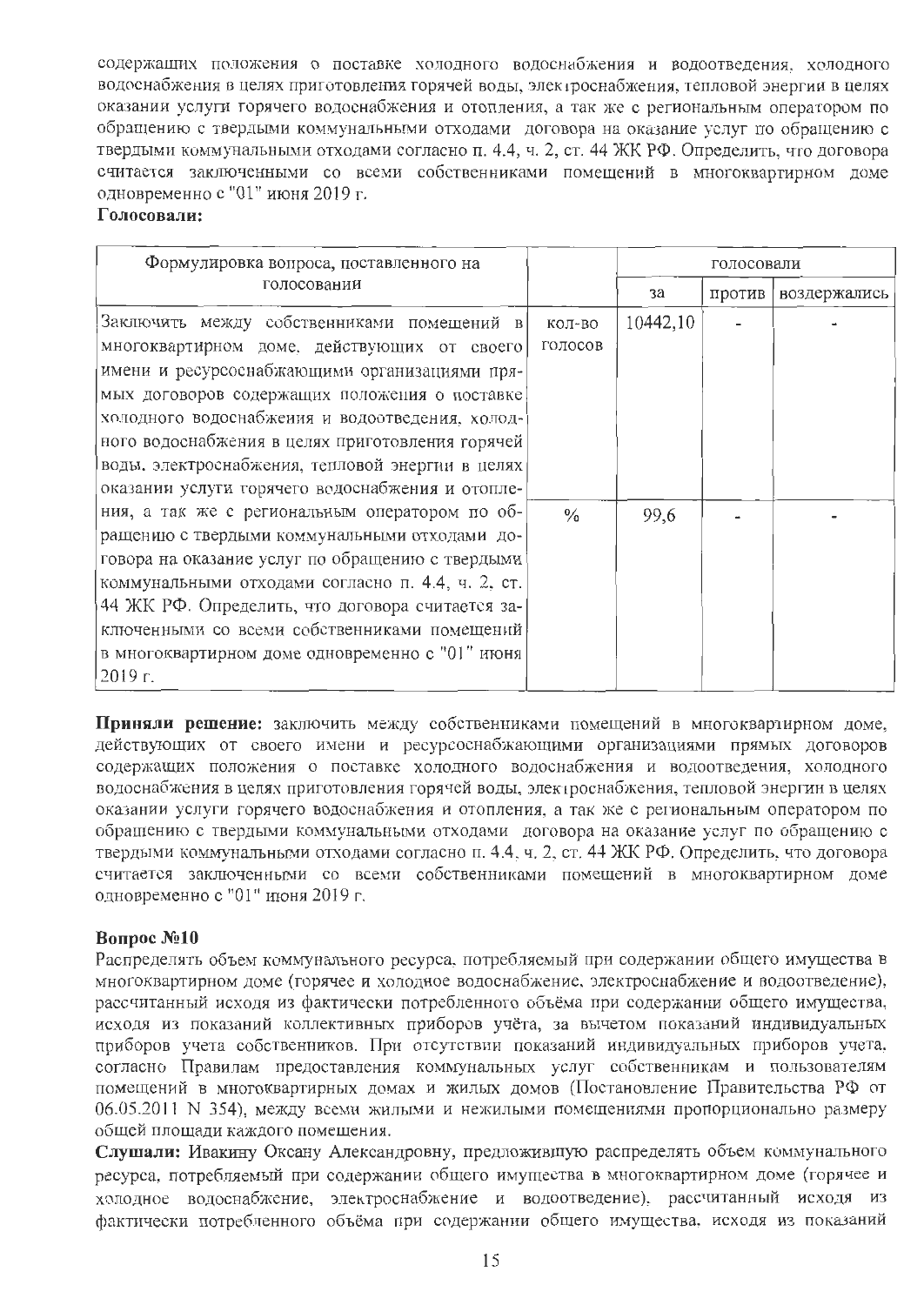коллективных приборов учёта, за вычетом показаний индивидуальных приборов учета собственников. При отсутствии показаний индивидуальных приборов учета, согласно Правилам предоставления коммунальных услуг собственникам и почьзователям помещений в многоквартирных домах и жилых домов (Постановление Правительства РФ от 06.05.2011 N 354), между всеми жилыми и нежилыми помещениями пропорционально размеру общей площади каждого помещения.

Предложено: распределять объем коммунального ресурса, потребляемый при содержании общего имущества в многоквартирном доме (горячее и холодное водоснабжение, электроснабжение и водоотведение), рассчитанный исходя из фактически потребленного объёма при содержании общего имущества, исходя из показаний коллективных приборов учёта, за вычетом показаний индивидуальных приборов учета собственников. При отсутствии показаний индивидуальных приборов учета, согласно Правилам предоставления коммунальных услуг собственникам и пользователям помещений в многоквартирных домах и жилых домов (Постановление Правительства РФ от 06.05.2011 N 354), между всеми жилыми и нежилыми помещениями пропорционально размеру общей площади каждого помещения.

## Голосовали:

| Формулировка вопроса, поставленного на                        |               |          | голосовали |                       |
|---------------------------------------------------------------|---------------|----------|------------|-----------------------|
| голосовании                                                   |               | за       |            | против   воздержались |
| Распределять<br>объем<br>коммунального ресурса,               | КОЛ-ВО        | 10399,50 | 42,60      |                       |
| потребляемый при содержании общего имущества в                | голосов       |          |            |                       |
| многоквартирном доме (горячее и холодное                      |               |          |            |                       |
| водоснабжение,<br>электроснабжение<br>И                       |               |          |            |                       |
| водоотведение), рассчитанный<br>исходя<br><b>H3</b>           |               |          |            |                       |
| фактически потребленного объёма при содержании                |               |          |            |                       |
| общего<br>имущества, исходя из<br>показаний                   |               |          |            |                       |
| коллективных приборов учёта, за вычетом                       |               |          |            |                       |
| показаний индивидуальных<br>приборов<br>учета                 | $\frac{0}{6}$ | 99,2     | 0,4        |                       |
| При отсутствии показаний<br>собственников.                    |               |          |            |                       |
| индивидуальных приборов учета, согласно                       |               |          |            |                       |
| Правилам предоставления коммунальных услуг                    |               |          |            |                       |
| себственникам и пользователям помещений в                     |               |          |            |                       |
| многоквартирных домах и<br>жилых<br>домов                     |               |          |            |                       |
| (Постановление Правительства РФ от 06.05.2011 N               |               |          |            |                       |
| $354$ ),<br>между всеми<br>жилыми<br>$\mathbf{M}$<br>нежилыми |               |          |            |                       |
| помещениями пропорционально размеру общей                     |               |          |            |                       |
| площади каждого помещения.                                    |               |          |            |                       |

Приняли решение: распределять объем коммунального ресурса, потребляемый при содержании имущества в многоквартирном доме (горячее и холодное водоснабжение, общего электроснабжение и водоотведение), рассчитанный исходя из фактически потребленного объёма при содержании общего имущества, исходя из показаний коллективных приборов учёта, за вычетом показаний индивидуальных приборов учета собственников. При отсутствии показаний индивидуальных приборов учета, согласно Правилам предоставления коммунальных услуг собственникам и пользователям помещений в многоквартирных домах и жилых домов (Постановление Правительства РФ от 06.05.2011 N 354), между всеми жилыми и нежилыми помещениями пропорционально размеру общей площади каждого помещения.

## **Вопрос №11**

Установить и внести в состав общего имущества жилого дома общедомовой счетчик учета холодного водоснабжения, предназначенного для полива придомовой территории.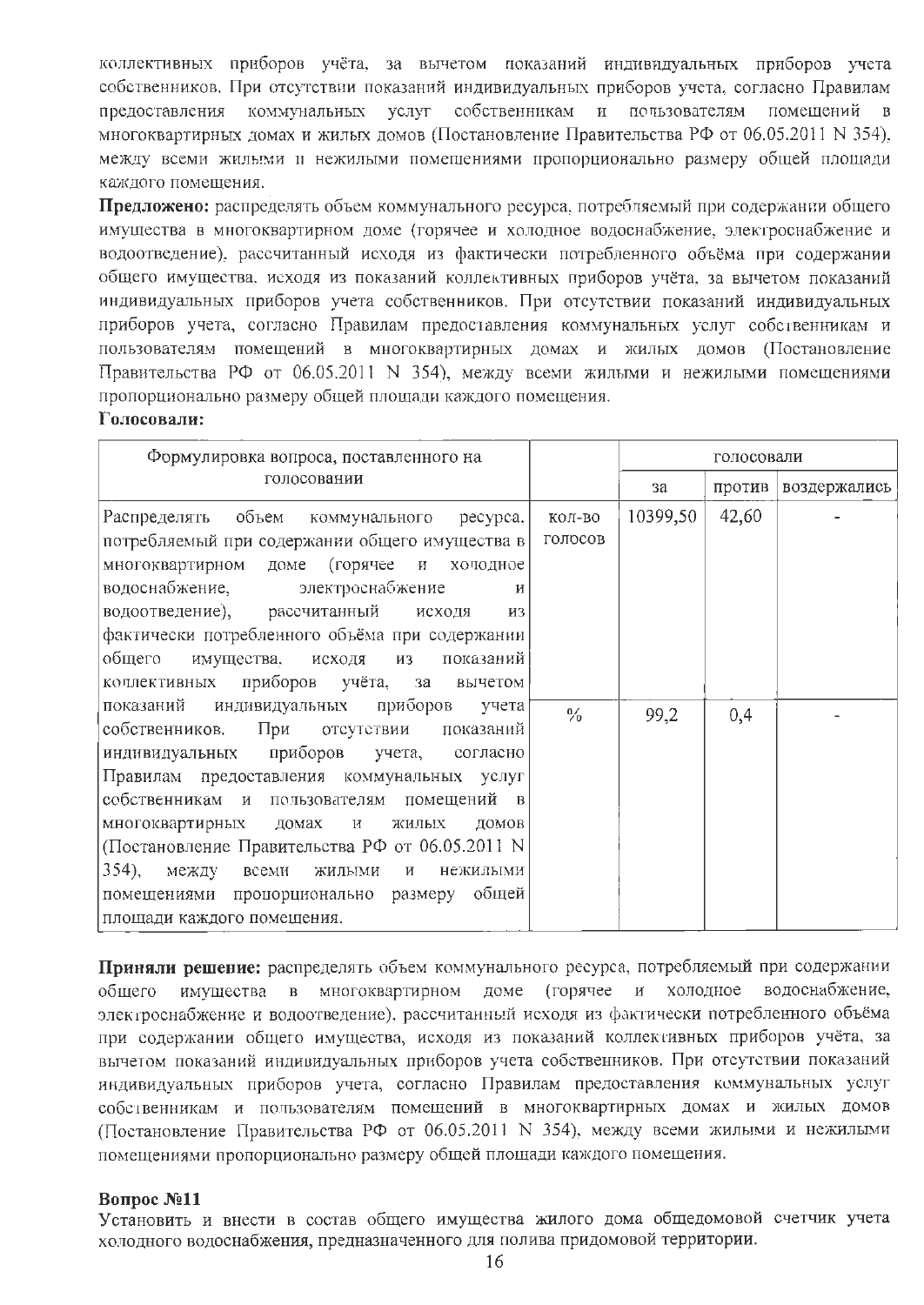Слушали: Ивакину Оксану Александровну, предложившую установить и внести в состав общего имущества жилого дома общедомовой счетчик учета холодного водоснабжения, предназначенного для полива придомовой территории.

Предложено: установить и внести в состав общего имущества жилого дома общедомовой счетчик учета холодного водоснабжения, предназначенного для полива придомовой территории.

# Голосовали:

| Формулировка вопроса, поставленного на                                                                 |                   | голосовали |        |              |
|--------------------------------------------------------------------------------------------------------|-------------------|------------|--------|--------------|
| голосовании                                                                                            |                   | за         | Против | воздержались |
| Установить и внести в состав общего имущества                                                          | кол-во<br>ГОЛОСОВ | 10310,30   |        | 131,80       |
| жилого дома общедомовой счетчик учета холодного<br>водоснабжения,<br>предназначенного<br>полива<br>ДЛЯ |                   |            |        |              |
| придомовой территории.                                                                                 | $\%$              | 98,3       |        |              |

Приняли решение: установить и внести в состав общего имущества жилого дома общедомовой счетчик учета холодного водоснабжения, предназначенного для полива придомовой территории.

## **Вопрос №12**

Распределять объем коммунального ресурса, потребленного на полив зеленых насаждений придомовой территории, исходя из показаний прибора учета на полив, установленного на жилом доме между всеми жилыми и нежилыми помещениями, пропорционально размеру общей площади каждого помещения.

Слушали: Ивакину Оксану Александровну, предложившую распределять объем коммунального ресурса, потребленного на полив зеленых насаждений придомовой территории, исходя из показаний прибора учета на полив, установленного на жилом доме между всеми жильми и нежилыми помещениями, пропорционально размеру общей площади каждого помещения.

Предложено: распределять объем коммунального ресурса, потребленного на полив зеленых насаждений придомовой территории, исходя из показаний прибора учета на полив, установленного на жилом доме между всеми жильми и нежилыми помещениями, пропорционально размеру общей площади каждого помещения.

#### Голосовали:

| Формулировка вопроса, поставленного на                                                                                                                                                                                       |                   |          | голосовали |              |  |
|------------------------------------------------------------------------------------------------------------------------------------------------------------------------------------------------------------------------------|-------------------|----------|------------|--------------|--|
| голосовании                                                                                                                                                                                                                  |                   | за       | против     | воздержались |  |
| Распределять объем коммунального ресурса,<br>потребленного на полив зеленых насаждений                                                                                                                                       | кол-во<br>голосов | 10354,80 |            | 87,30        |  |
| придомовой территории, исходя из показаний<br>прибора учета на полив, установленного на жилом<br>нежилыми<br>между<br>жильгми и<br>всеми<br>доме<br>помещениями, пропорционально размеру общей<br>площади каждого помещения. | $\frac{0}{2}$     | 98,8     |            | 0,8          |  |

Приняли решение: распределять объем коммунального ресурса, потребленного на полив зеленых показаний прибора учета на полив, насаждений придомовой территории, исходя из жилыми и нежилыми помещениями, установленного на жилом доме между всеми пропорционально размеру общей площади каждого помещения.

## **Вопрос №13**

Предоставить право управляющей организации в интересах собственников помещений многоквартирного жилого дома принимать решения по вопросам использования общего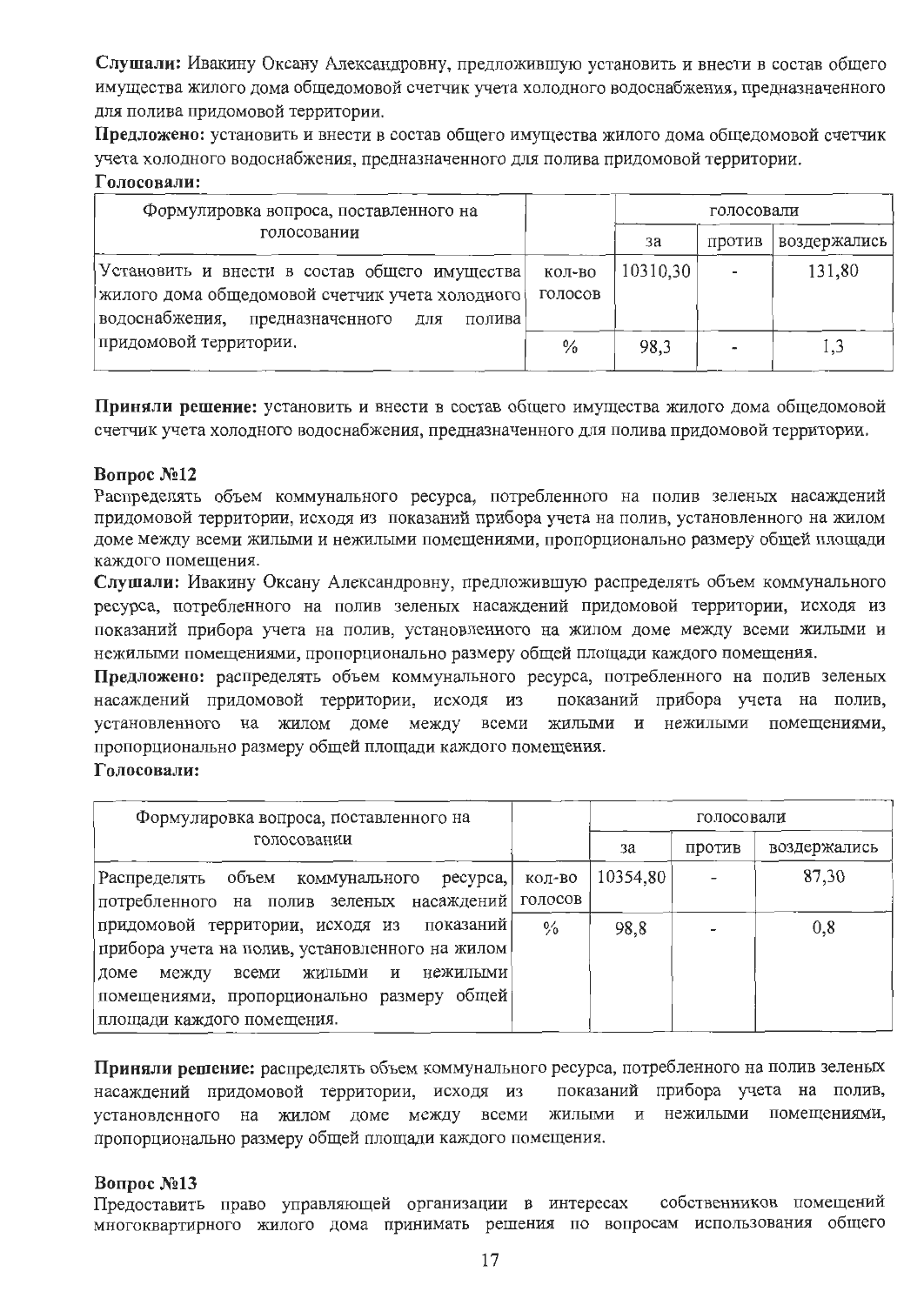имущества, в т.ч. путем заключения договоров аренды общего имущества, договоров на размещение (установку и эксплуатацию) рекламных конструкций в виде наружной рекламы на частях общего имущества, систем телефонизации, телевидения и прочих инженерных систем. Направлять вырученные денежные средства на благоустройство территории, возмещение убытков по актам вандализма.

Слушали: Ивакину Оксану Александровну, предложившую предоставить право управляющей организации в интересах собственников помещений многоквартирного жилого дома принимать решения по вопросам использования общего имущества, в т.ч. путем заключения договоров аренды общего имущества, договоров на размещение (установку и эксплуатацию) рекламных конструкций в виде наружной рекламы на частях общего имущества, систем телефонизации, телевидения и прочих инженерных систем. Направлять вырученные денежные средства на благоустройство территории, возмещение убытков по актам вандализма.

Предложено: предоставить право управляющей организации в интересах собственников помещений многоквартирного жилого дома принимать решения по вопросам использования общего имущества, в т.ч. путем заключения договоров аренды общего имущества, договоров на размещение (установку и эксплуатацию) рекламных конструкций в виде наружной рекламы на частях общего имущества, систем телефонизации, телевидения и прочих инженерных систем. Направлять вырученные денежные средства на благоустройство территории, возмещение убытков по актам ванлализма.

#### Голосовали:

| Формулировка вопроса, поставленного на<br>голосовании                                                                                                                                                                                                                                                                                  |                   |          | голосовали |              |  |
|----------------------------------------------------------------------------------------------------------------------------------------------------------------------------------------------------------------------------------------------------------------------------------------------------------------------------------------|-------------------|----------|------------|--------------|--|
|                                                                                                                                                                                                                                                                                                                                        |                   | за       | против     | воздержались |  |
| Предоставить право управляющей организации в<br>собственников<br>помещений<br>интересах                                                                                                                                                                                                                                                | КОЛ-ВО<br>ГОЛОСОВ | 10309,80 | 66,95      | 65,35        |  |
| многоквартирного жилого дома принимать решения<br>по вопросам использования общего имущества, в<br>т.ч. путем заключения договоров аренды общего                                                                                                                                                                                       |                   |          |            |              |  |
| имущества, договоров на размещение (установку и<br>эксплуатацию) рекламных конструкций в виде<br>наружной рекламы на частях общего имущества,<br>систем телефонизации, телевидения и прочих<br>инженерных систем. Направлять вырученные<br>денежные средства на благоустройство территории,<br>возмещение убытков по актам вандализма. | $\frac{0}{10}$    | 98,3     | 0,6        | 0,6          |  |

Приняли решение: предоставить право управляющей организации в интересах собственников помещений многоквартирного жилого дома принимать решения по вопросам использования общего имущества, в т.ч. путем заключения договоров аренды общего имущества, договоров на размещение (установку и эксплуатацию) рекламных конструкций в виде наружной рекламы на частях общего имущества, систем телефонизации, телевидения и прочих инженерных систем. Направлять вырученные денежные средства на благоустройство территории, возмещение убытков по актам вандализма.

## **Вопрос №14**

Определить порядок вывоза строительного мусора. В связи с проведением собственниками помещений ремонтных работ в многоквартирном жилом доме и необходимостью вывоза строительного мусора, производить начисление в течении периода с 01.06.2019 г. по 01.06.2020 г., исходя из фактических затрат на аренду бункера, вывоз и утилизацию строительных отходов, понесенных управляющей организацией в расчетном месяце. Распределять объем между всеми собственниками, согласно площади жилых и нежилых помещений многоквартирного дома.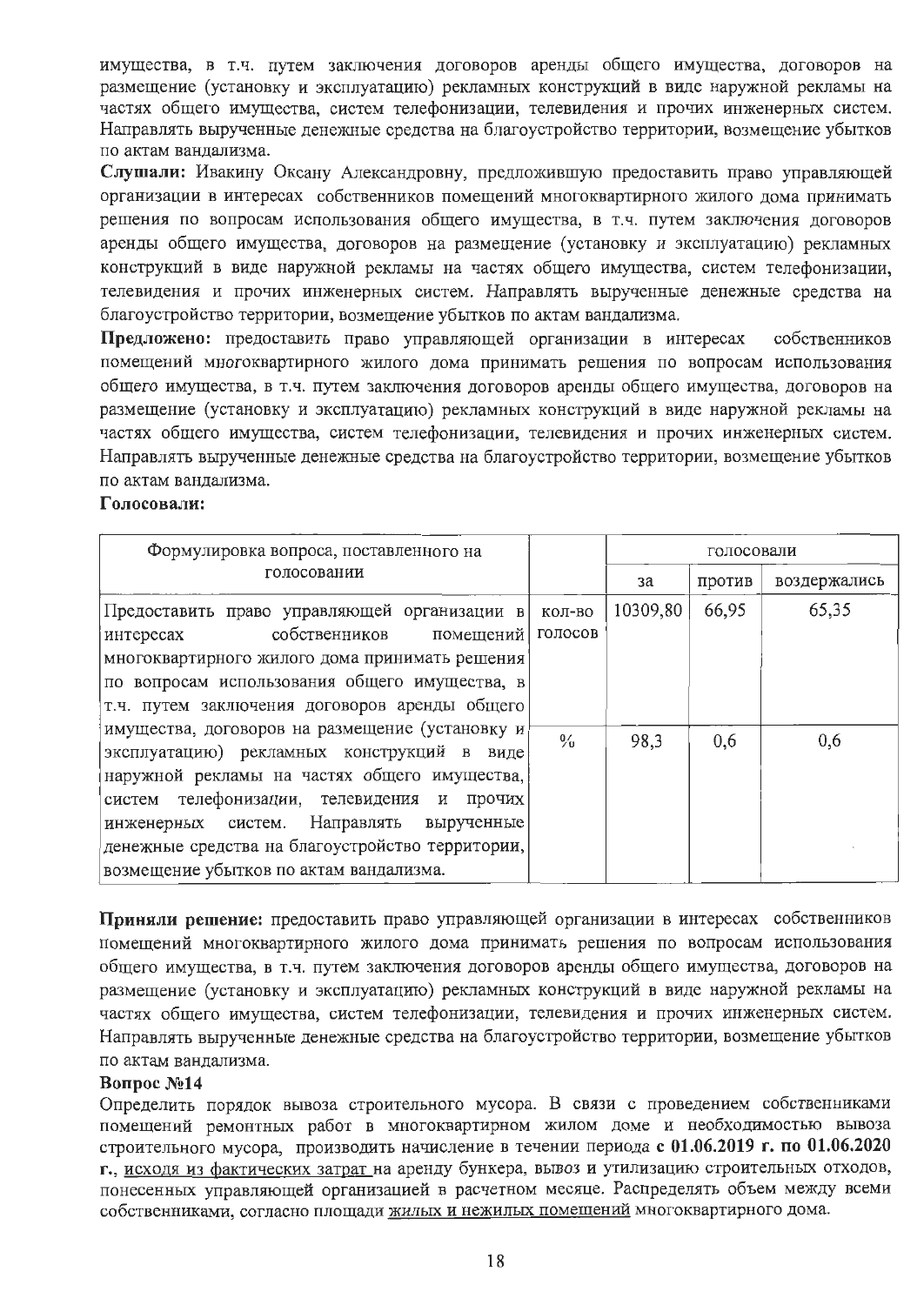Слушали: Ивакину Оксану Александровну, предложившую определить порядок вывоза строительного мусора. В связи с проведением собственниками помещений ремонтных работ в многоквартирном жилом доме и необходимостью вывоза строительного мусора, производить начисление в течении периода с 01.06.2019 г. по 01.06.2020 г., исходя из фактических затрат на аренду бункера, вывоз и утилизацию строительных отходов, понесенных управляющей организацией в расчетном месяце. Распределять объем между всеми собственниками, согласно площади жилых и нежилых помещений многоквартирного дома.

Предложено: определить порядок вывоза строительного мусора. В связи с проведением собственниками помещений ремонтных работ в многоквартирном жилом доме и необходимостью вывоза строительного мусора, производить начисление в течении периода с 01.06.2019 г. по 01.06.2020 г., исходя из фактических затрат на аренду бункера, вывоз и утилизацию строительных отходов, понесенных управляющей организацией в расчетном месяце. Распределять объем между всеми собственниками, согласно площади жилых и нежилых помещений многоквартирного дома. Голосовали:

| Формулировка вопроса, поставленного на<br>голосовании                                                                                                                                                                                                                                              |                   |        | голосовали |              |
|----------------------------------------------------------------------------------------------------------------------------------------------------------------------------------------------------------------------------------------------------------------------------------------------------|-------------------|--------|------------|--------------|
|                                                                                                                                                                                                                                                                                                    |                   | за     | против     | воздержались |
| Определить<br>порядок вывоза<br>строительного<br>мусора. В связи с проведением собственниками<br>помещений ремонтных работ в многоквартирном<br>необходимостью<br>доме и<br>жилом<br>вывоза<br>строительного мусора, производить начисление в<br>течении периода с 01.06.2019 г. по 01.06.2020 г., | кол-во<br>ГОЛОСОВ | 907,20 | 9288,70    | 246,20       |
| исходя из фактических затрат на аренду бункера,<br>вывоз и утилизацию строительных отходов,<br>управляющей организацией<br>понесенных<br>$\mathbf{B}$<br>расчетном месяце. Распределять объем между<br>всеми собственниками, согласно площади жилых и<br>нежилых помещений многоквартирного дома.  | $\frac{0}{0}$     | 8,7    | 88,6       | 2,3          |

Приняли решение: порядок вывоза строительного мусора не определен. Решение о вывозе строительного мусора и начислении в течении периода с 01.06.2019 г. по 01.06.2020 г., исходя из фактических затрат на аренду бункера, вывоз, утилизацию строительных отходов, понесенных управляющей организацией в расчетном месяце, распределение объемов между всеми собственниками, согласно площади жилых и нежилых помещений многоквартирного дома не принято.

# Bonpoc №15

Определить, что акт приема работ по оказанию услуг уполномочен подписывать любой собственник 1 раз в квартал.

Слушали: Ивакину Оксану Александровну, предложившую определить, что акт приема работ по оказанию услуг уполномочен подписывать любой собственник 1 раз в квартал.

Предложено: определить, что акт приема работ по оказанию услуг уполномочен подписывать любой собственник 1 раз в квартал.

| Формулировка вопроса, поставленного на |    | голосовали |              |  |
|----------------------------------------|----|------------|--------------|--|
| голосовании                            | за | против     | воздержались |  |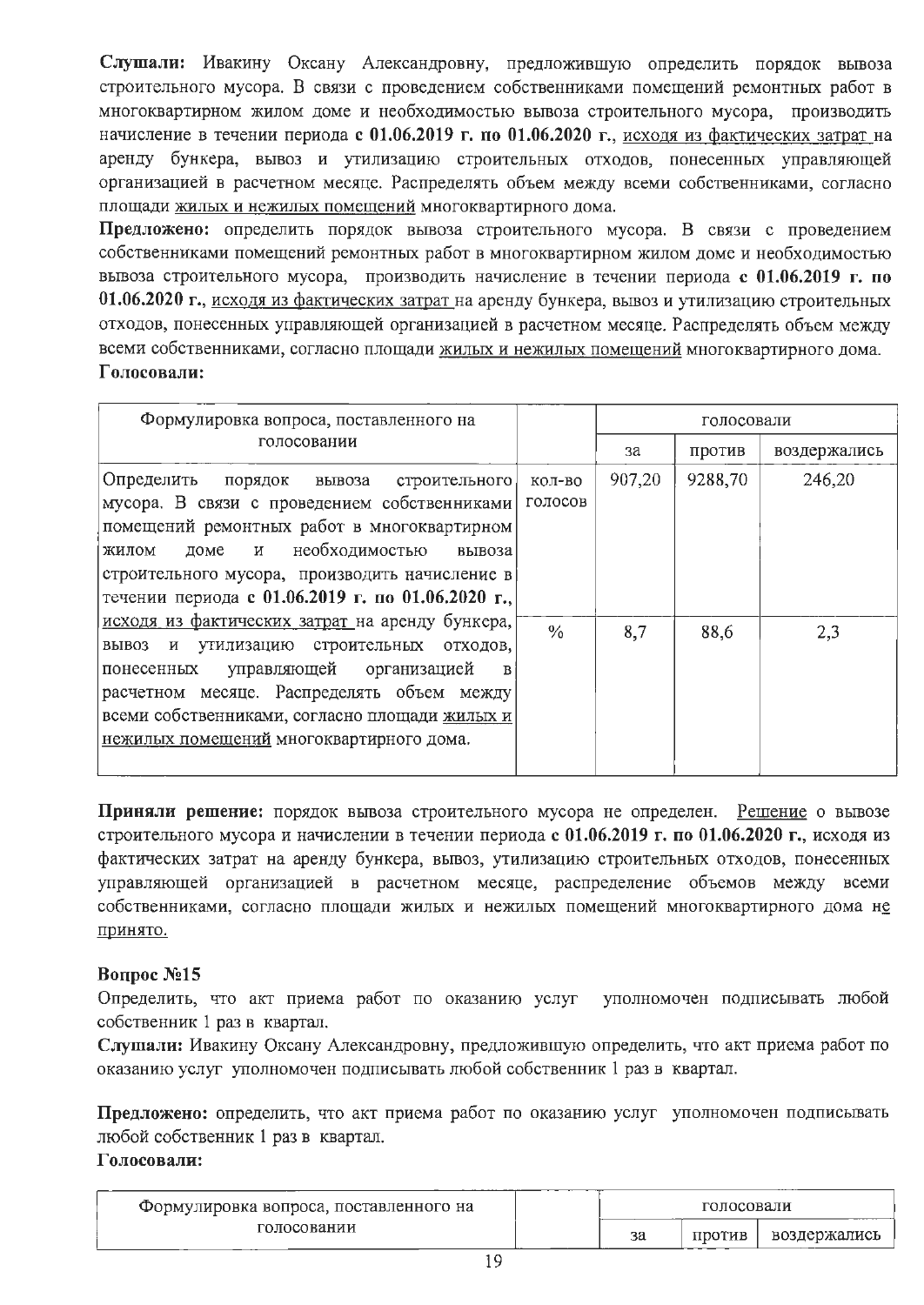| Определить, что акт приема работ по оказанию   кол-во   10042.40   87.90 |               |      |          | 311,80 |
|--------------------------------------------------------------------------|---------------|------|----------|--------|
| уполномочен подписывать любой голосов<br>  услуг                         |               |      |          |        |
| собственник 1 раз в квартал.                                             | $\frac{0}{0}$ | 95,8 | $_{0.8}$ |        |

Приняли решение: определить, что акт приема работ по оказанию услуг уполномочен подписывать любой собственник 1 раз в квартал.

#### **Вопрос №16**

Принять решение об открытии лицевых накопительных счетов по капитальному ремонту на жилой дом, после его включения в Региональную программу капитального ремонта, путём формировании фонда на счете регионального оператора капитального ремонта.

Слушали: Ивакину Оксану Александровну, предложившую принять решение об открытии лицевых накопительных счетов по капитальному ремонту на жилой дом, после его включения в Региональную программу капитального ремонта, путём формировании фонда на счете регионального оператора капитального ремонта.

Предложено: принять решение об открытии лицевых накопительных счетов по капитальному ремонту на жилой дом, после его включения в Региональную программу капитального ремонта, путём формировании фонда на счете регионального оператора капитального ремонта. Голосовали:

| Формулировка вопроса, поставленного на                                                                                                                                                                         |               |         | голосовали |              |
|----------------------------------------------------------------------------------------------------------------------------------------------------------------------------------------------------------------|---------------|---------|------------|--------------|
| голосовании                                                                                                                                                                                                    |               | за      | против     | воздержались |
| об<br>Принять<br>лицевых   кол-во<br>ОТКРЫТИИ<br>решение<br>накопительных счетов по капитальному ремонту на<br>жилой дом, после его включения в Региональную<br>путём<br>ремонта,<br>капитального<br>программу | голосо<br>B   | 9446,80 | 353,10     | 642,20       |
| формировании фонда на счете регионального<br>оператора капитального ремонта.                                                                                                                                   | $\frac{0}{0}$ | 90,1    | 3,4        | 6,1          |

Приняли решение: открыть лицевые накопительные счета по капитальному ремонту на жилой дом, после его включения в Региональную программу капитального ремонта, путём формирования фонда на счете регионального оператора капитального ремонта.

## Вопрос №17

Принять решение о запрете курения в местах общего пользования на территории жилого комплекса.

Слушали: Ивакину Оксану Александровну, предложившую принять решение о запрете курения в местах общего пользования на территории жилого комплекса.

Предложено: принять решение о запрете курения в местах общего пользования на территории жилого комплекса.

| Формулировка вопроса, поставленного на     |          |                      | голосовали |              |
|--------------------------------------------|----------|----------------------|------------|--------------|
| голосовании                                |          | за                   | против     | воздержались |
| Принять решение о запрете курения в местах | КОЛ-ВО   | $10214, 10$   137,30 |            | 90,70        |
|                                            | голосов. |                      |            |              |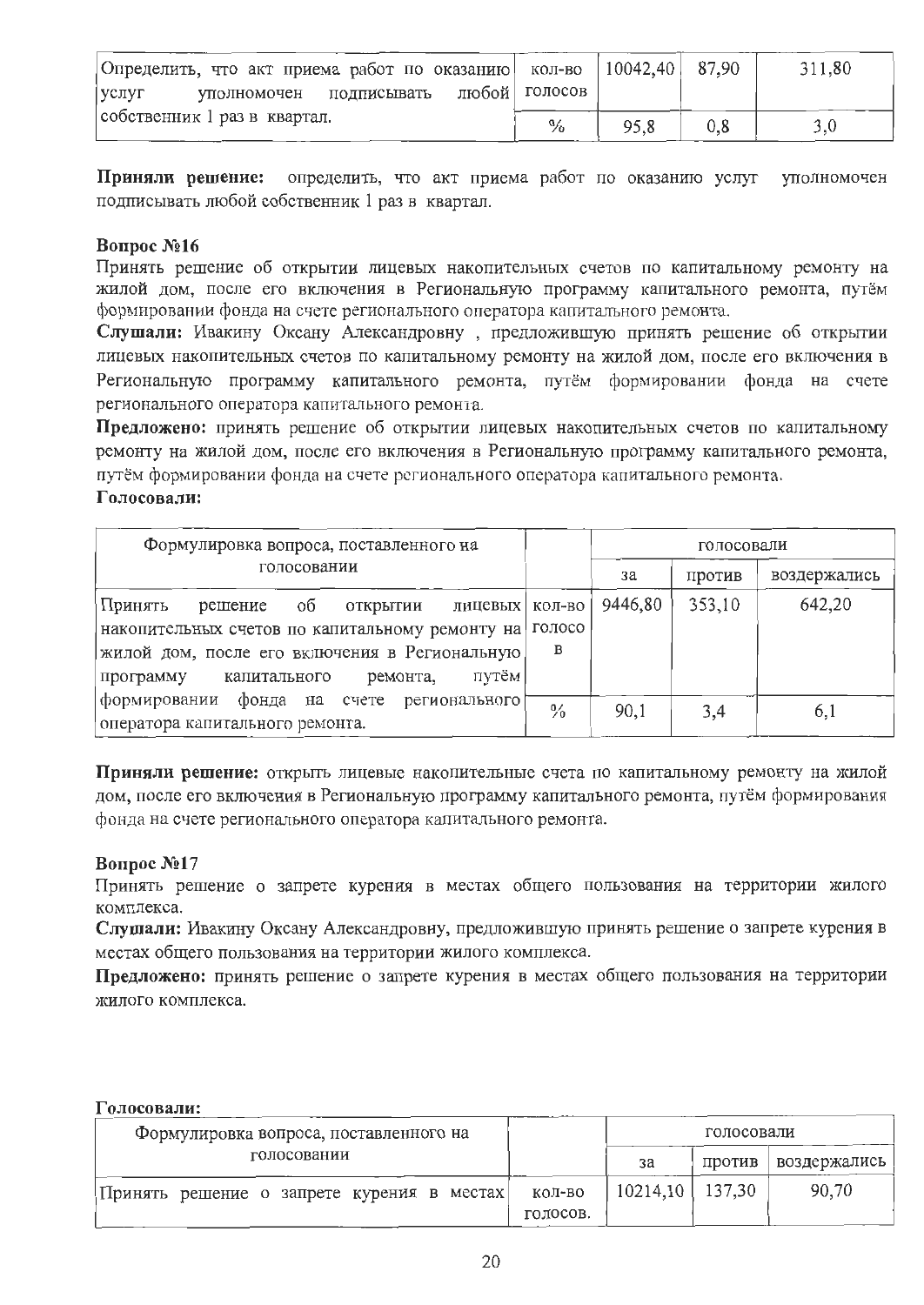| $00$ mero  | пользования | на | территории | жилого | 0 <sub>1</sub><br>70 | 07 | . |  |
|------------|-------------|----|------------|--------|----------------------|----|---|--|
| комплекса. |             |    |            |        |                      |    |   |  |

Приняли решение: Принять решение о запрете курения в местах общего пользования на территории жилого комплекса.

# **Вопрос №18**

Утвердить схему движения по территории ЖК «Арбат» (Приложение № 6).

Слушали: Ивакину Оксану Александровну, предложившую Утвердить схему движения по территории ЖК «Арбат» (Приложение № 6).

Предложено: утвердить схему движения по территории ЖК «Арбат» (Приложение № 6). Голосовали:

| Формулировка вопроса, поставленного на    |          | голосовали |                          |              |  |
|-------------------------------------------|----------|------------|--------------------------|--------------|--|
| голосовании                               |          | за         | ПРОТИВ                   | воздержались |  |
| Утвердить схему движения по территории ЖК | КОЛ-ВО   | 10373,90   |                          | 68.2         |  |
| «Арбат» (Приложение № 6).                 | голосов. |            |                          |              |  |
|                                           | $\%$     | 98.9       | $\overline{\phantom{a}}$ | 0,7          |  |

Приняли решение: утвердить схему движения по территории ЖК «Арбат» (Приложение № 6).

# **Вопрос №19**

В случае повреждения имущества холлов, лестничных маршей и лифтов собственниками жилых (нежилых) помещений. либо третьими лицами, привлеченными указанными собственниками, производить восстановительные работы за счет средств виновных лиц. допустивших порчу этого имущества.

Слушали: Ивакину Оксану Александровну, предложившую в случае повреждения имущества холлов, лестничных маршей и лифтов собственниками жилых (нежилых) помещений. либо третьими лицами. привлеченными указанными собственниками. производить восстановительные работы за счет средств виновных лиц, допустивших порчу этого имущества.

Предложено: В случае повреждения имущества холлов. лестничных маршей и лифтов собственниками жилых (нежилых) помещений, либо третьими лицами, привлеченными указанными собственниками, производить восстановительные работы за счет средств виновных лиц, допустивших порчу этого имущества.

## Голосовали:

| Формулировка вопроса, поставленного на<br>голосовании                                                                                                                           |                    |       | голосовали |              |
|---------------------------------------------------------------------------------------------------------------------------------------------------------------------------------|--------------------|-------|------------|--------------|
|                                                                                                                                                                                 |                    | за    | против     | воздержались |
| Β<br>повреждения имущества холлов,<br>случае<br>лестничных маршей и лифтов собственниками<br>жилых (нежилых) помещений, либо третьими                                           | КОЛ-ВО<br>голосов. | 10354 | 44,2       |              |
| - указанными  <br>привлеченными<br>лицами,<br>собственниками, производить восстановительные<br>работы за счет<br>средств виновных<br>лиц.<br>допустивших порчу этого имущества. | $\frac{0}{0}$      | 98,7  | 0,4        |              |

Приняли решение: В случае повреждения имущества холлов, лестничных маршей и лифтов собственниками жилых (нежилых) помещений, либо третьими лицами, привлеченными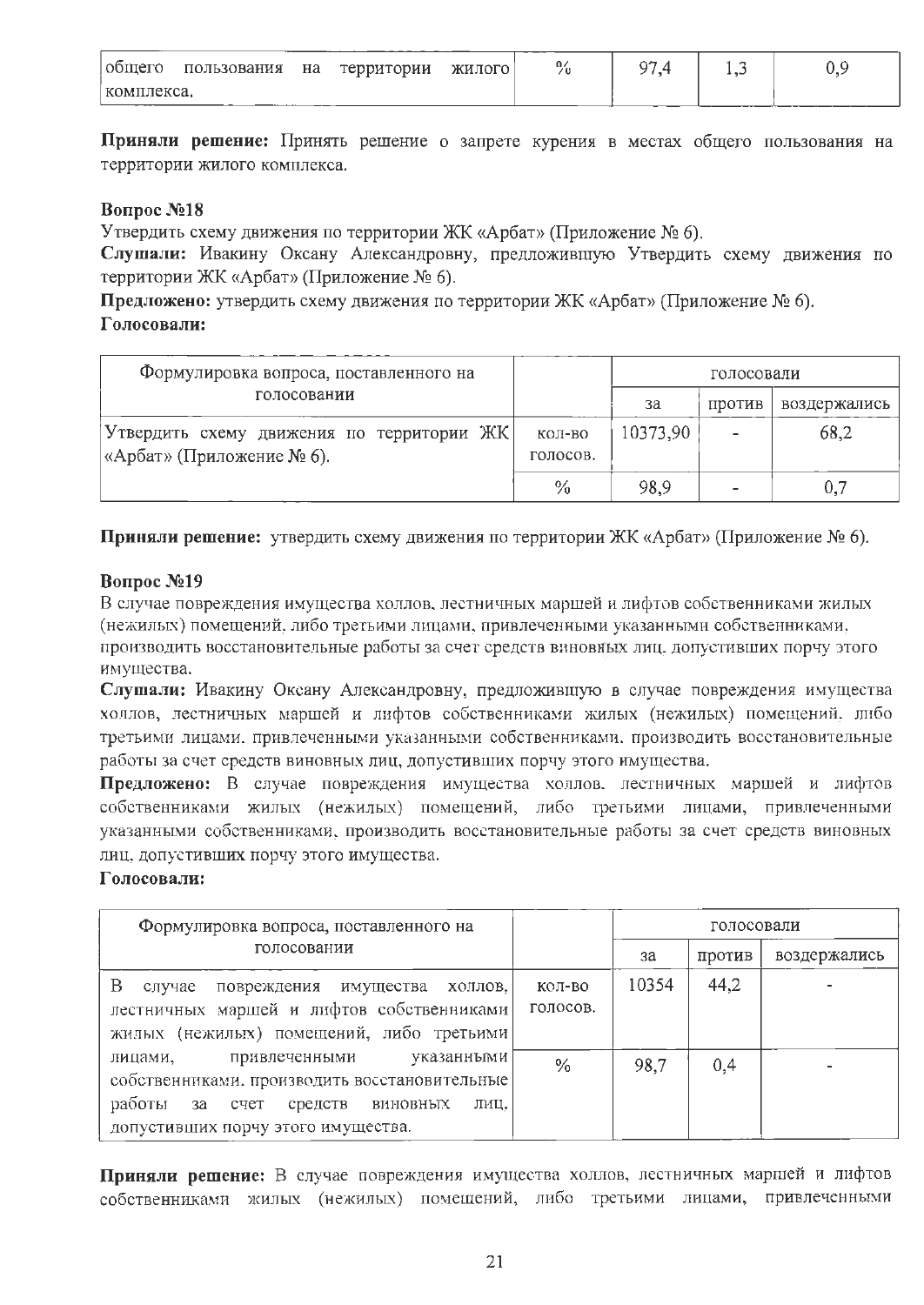указанными собственниками, производить восстановительные работы за счет средств виновных лиц, допустивших порчу этого имущества.

# Bonpoc No<sub>20</sub>

Определить способ уведомления о проведении общих собраний собственников и о принятых собранием решениях: размешение указанной информации на польездном информационном стенде дома; размещение указанной информации на официальном сайте ООО «УК «7 Ветров»; размещение в государственной информационной системе жилищно-коммунального хозяйства.

Слушали: Ивакину Оксану Александровну, предложившую определить способ уведомления о проведении общих собраний собственников и о принятых собранием решениях: размещение указанной информации на подъездном информационном стенде дома; размещение указанной информации на официальном сайте ООО «УК «7 Ветров»; размещение в государственной информационной системе жилищно-коммунального хозяйства.

Предложено: определить способ уведомления о проведении общих собраний собственников и о собранием решениях: размещение үказанной информации на подъездном Принятых информационном стенде дома; размещение указанной информации на официальном сайте ООО «УК «7 Ветров»; размещение в государственной информационной системе жилищнокоммунального хозяйства.

# Голосовали:

| Формулировка вопроса, поставленного на<br>голосовании                                                                                                                               |                    | голосовали |        |              |
|-------------------------------------------------------------------------------------------------------------------------------------------------------------------------------------|--------------------|------------|--------|--------------|
|                                                                                                                                                                                     |                    | за         | против | воздержались |
| Определить способ уведомления о проведении<br>общих собраний собственников и о принятых<br>собранием решениях: размещение указанной<br>информации на подъездном информационном      | КОЛ-ВО<br>голосов. | 10330      |        | 68,20        |
| стенде дома; размещение указанной информации<br>на официальном сайте ООО «УК «7 Ветров»;<br>размещение в государственной информационной<br>системе жилищно-коммунального хозяйства. | $^{0}/_{0}$        | 98,5       |        | 0,7          |

Определить способ уведомления о проведении общих собраний Приняли решение: собственников и о принятых собранием решениях: размещение указанной информации на подъездном информационном стенде дома; размещение указанной информации на официальном сайте ООО «УК «7 Ветров»; размещение в государственной информационной системе жилищнокоммунального хозяйства.

# Bonpoc No21

Определить местом хранения копий протоколов общих собраний собственников помещений в многоквартирном жилом доме и решений собственников по вопросам, поставленным на голосовании с приложениями - помещение управляющей организации.

Слушали: Ивакину Оксану Александровну, предложившую определить местом хранения копий протоколов общих собраний собственников помещений в многоквартирном жилом доме и решений собственников по вопросам, поставленным на голосовании с приложениями - помещение управляющей организации.

Предложено: определить местом хранения копий протоколов общих собраний собственников помещений в многоквартирном жилом доме и решений собственников по вопросам, поставленным на голосовании с приложениями - помещение управляющей организации. Голосовали:

| Формулировка вопроса, поставленного на | голосовали |
|----------------------------------------|------------|
|----------------------------------------|------------|